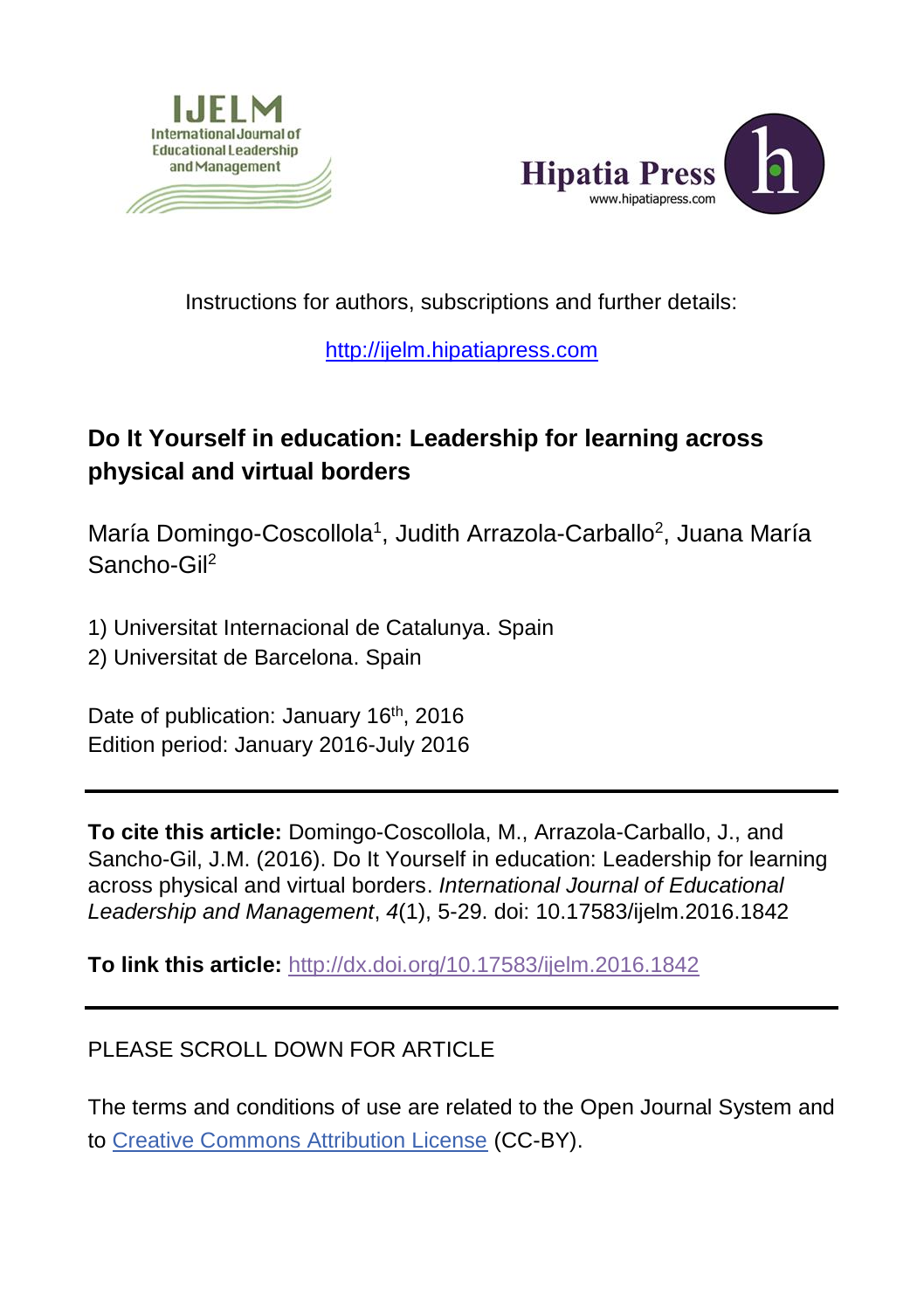*IJELM – International Journal of Educational Leadership and Management Vol. 4 No. 1 January 2016 pp. 5-29*

# **Do It Yourself in Education: Leadership for Learning across Physical and Virtual Borders**

María Domingo-Coscollola *Universitat Internacional de Catalunya*

Judith Arrazola-Carballo *Universitat de Barcelona*

Juana María Sancho-Gil *Universitat de Barcelona*

#### **Abstract**

Today more than ever, educational institutions need educational leaders who are able to promote profound, substantive and sustainable change. This paper is based on the efforts and results of the first stage of a European project implemented in universities and primary and secondary schools in Spain, Finland and the Czech Republic. The project seeks to explore the changes (and its educational effects) that have occurred in the last decade regarding digital competencies, especially in relation to the emergence of a culture of collaboration that connects youth learning, technology and a Do-it-Yourself (DIY) ethos. To achieve the project's objective, we followed a methodology based on the principles of collaborative action research (CAR). We have analysed the curricula and study plans of the participating institutions in order to explore how and where the project could be applied. We conducted a series of focus groups with teachers, students and parents to discuss notions of DIY learning among the educational communities. Based on these discussions, we began to analyse how each context envisions DIY learning and how it relates to the notion of virtual space. We finished the first stage with the professional development of the teachers, which was aimed at shaping the DIYLabs implementation plan.

**Keywords:** collaborative learning, digital competence, collaborative action research (CAR), agency, self-regulated learning, autonomous learning, leadership for learning

2016 Hipatia Press ISSN: 2014-9018 DOI: 10.17583/ijelm.2016.1842

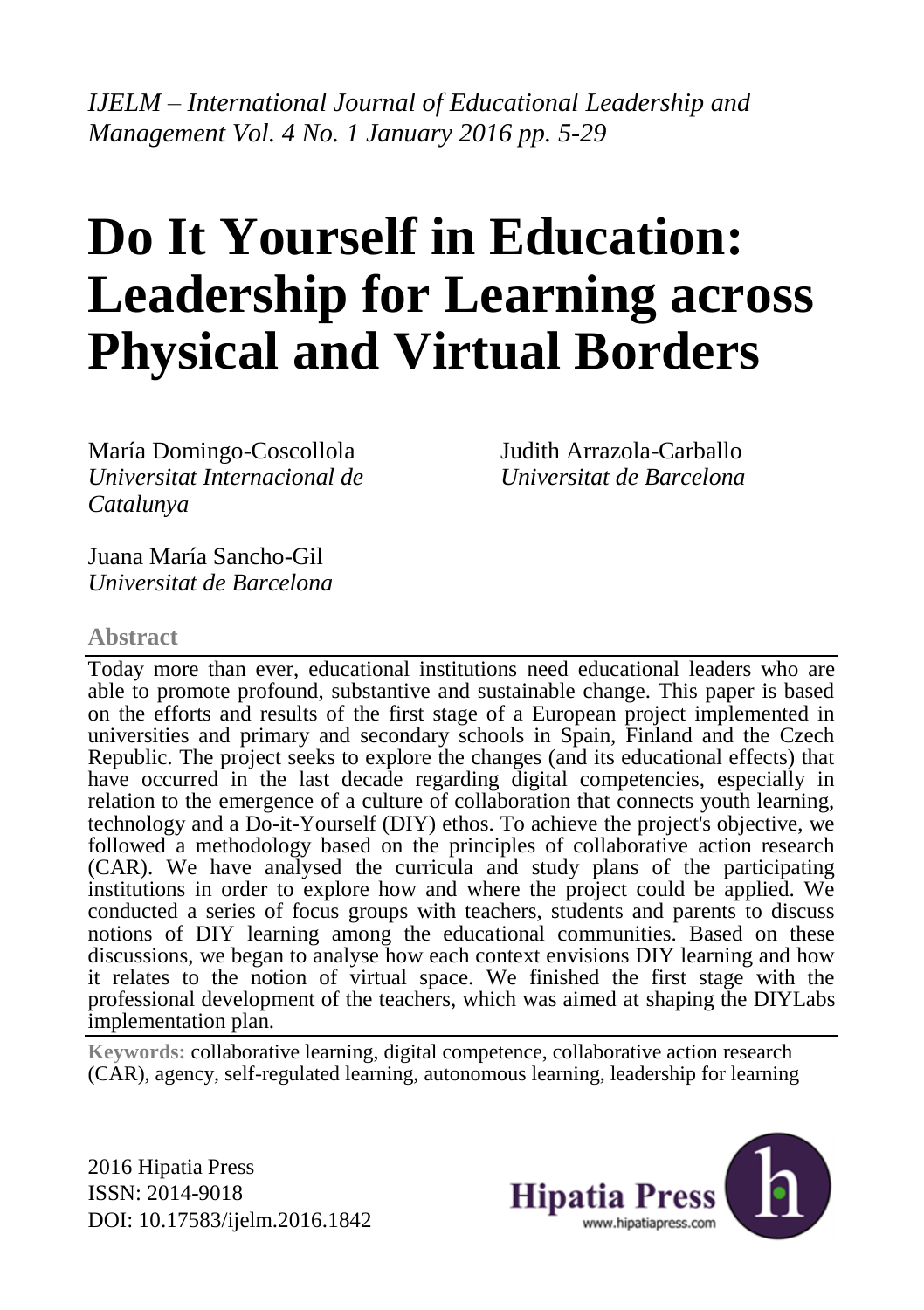*IJELM – International Journal of Educational Leadership and Management Vol. 4 No. 1 January 2016 pp. 5-29*

## *Do It Yourself* **en Educación: Liderazgo para el Aprendizaje a través de Fronteras Físicas y Virtuales**

María Domingo-Coscollola *Universitat Internacional de Catalunya*

Judith Arrazola-Carballo *Universitat de Barcelona*

Juana María Sancho-Gil *Universitat de Barcelona*

#### **Resumen**

Hoy más que nunca, las instituciones educativas necesitan líderes educativos capaces de promover un cambio profundo, sustancial y sostenible. Este artículo se basa en las acciones y los resultados de la primera etapa de un proyecto Europeo implementado en universidades y escuelas de primaria y secundaria de España, Finlandia y la República Checa. El proyecto busca explorar los cambios (y sus efectos educativos) que han ocurrido en la última década con respecto a las competencias digitales, especialmente en relación con la aparición de una cultura de colaboración que conecta el aprendizaje de jóvenes, la tecnología y el ethos del Doit-Yourself (DIY). Para lograr el objetivo del proyecto, hemos seguido una metodología basada en los principios de la investigación-acción colaborativa (CAR). Hemos analizado los currículos y planes de estudio de las instituciones involucradas para explorar cómo y dónde podría aplicarse el proyecto. Hemos llevado a cabo una serie de grupos de discusión con maestros, alumnos y padres para discutir las nociones de aprendizaje del DIY entre las comunidades educativas. Basándonos en estas discusiones empezamos a analizar cómo cada contexto imagina el aprendizaje del DIY y cómo se relaciona con la noción de espacio virtual. Finalizamos la primera etapa con el desarrollo profesional de los profesores destinados a la conformación del plan de implementación de DIYLabs.

**Palabras clave:** aprendizaje colaborativo, competencia digital, autoría, investigación acción colaborativa, aprendizaje autorregulado, aprendizaje autónomo, liderazgo para el aprendizaje

2016 Hipatia Press ISSN: 2014-9018 DOI: 10.17583/ijelm.2016.1842

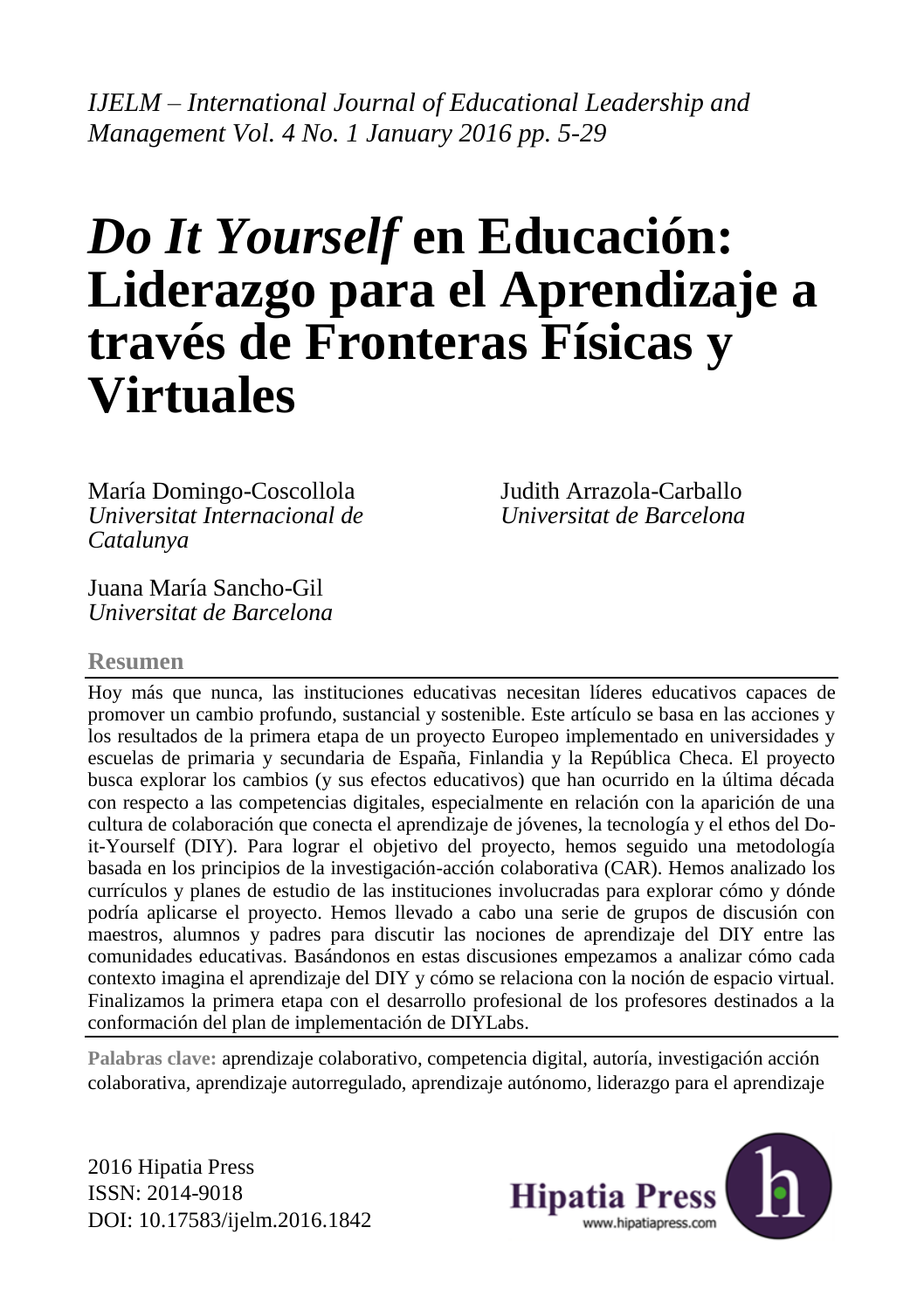n a volatile, uncertain, complex and ambiguous (VUCA) world [\(Johansen, 2007,](#page-23-0) [Sancho & Hernández, 2011\)](#page-24-0) that is permeated by digital technology and social, political and economic turmoil, In a volatile, uncertain, complex and ambiguous (VUCA) world (Johansen, 2007, Sancho & Hernández, 2011) that is permeated by digital technology and social, political and economic turmoil, educational systems are facing unp The traditional logic and organisational metaphors that educational institutions understand as privileged knowledge and value transmitters [\(Debray, 2001\)](#page-22-0) are being confronted by the multiplicity of available environments, both analogical and virtual. Diversified learning and socialization environments have formed apprentices with apparently greater agency and capacity for action and decision, but also with greater perplexity and discontent [\(Twenge, 2014\).](#page-25-0) In this context, school disaffection is growing and thus contributes to a continuing increase in the number of students who either do not continue their studies beyond compulsory education or do not finish their degrees [\(Rué, 2014;](#page-24-2) [Wright, 2015\).](#page-25-1)

Today more than ever, educational institutions need a profound, substantive and sustainable change that is able to take into account the complexity and intricate power relations of both the surrounding world and the institutions themselves. Recent research in educational change [\(Hargreaves & Shirley, 2009;](#page-22-1) [Sancho & Alonso, 2012\)](#page-24-3) tells us that sustainable change can only be achieved by involving teachers and students in the decision-making process, as well as when new practices are anchored in the most promising aspects of teachers' professional knowledge. If teachers and students feel that their current knowledge and skills are being dismissed (as so often happens) instead of being recognized as foundations for new development, they will go back to old practices and forget the new skills and resources they have acquired once the project is over.

Educational change posits that leadership –and educational leadership in particular– is not to be found only in the actions of principals and managing bodies, but instead is understood as a general organizational function that is distributed over a network of actors within the institutions [\(Gronn, 2000;](#page-22-2) [Ogawa & Bossert, 1995;](#page-24-4) [Spillane, 2006\).](#page-24-5) This distributed leadership is directed at professionally qualified teachers in order to exercise multiple functions of leadership that shape the educational institution as a professional learning community (PLC), making this PLC a community of educational leaders [\(Krichesky & Murillo, 2011\).](#page-23-1) In reflecting on leadership for  $21<sup>st</sup>$  century schools. Hallinger [\(2009\)](#page-22-3) highlights how the initial theories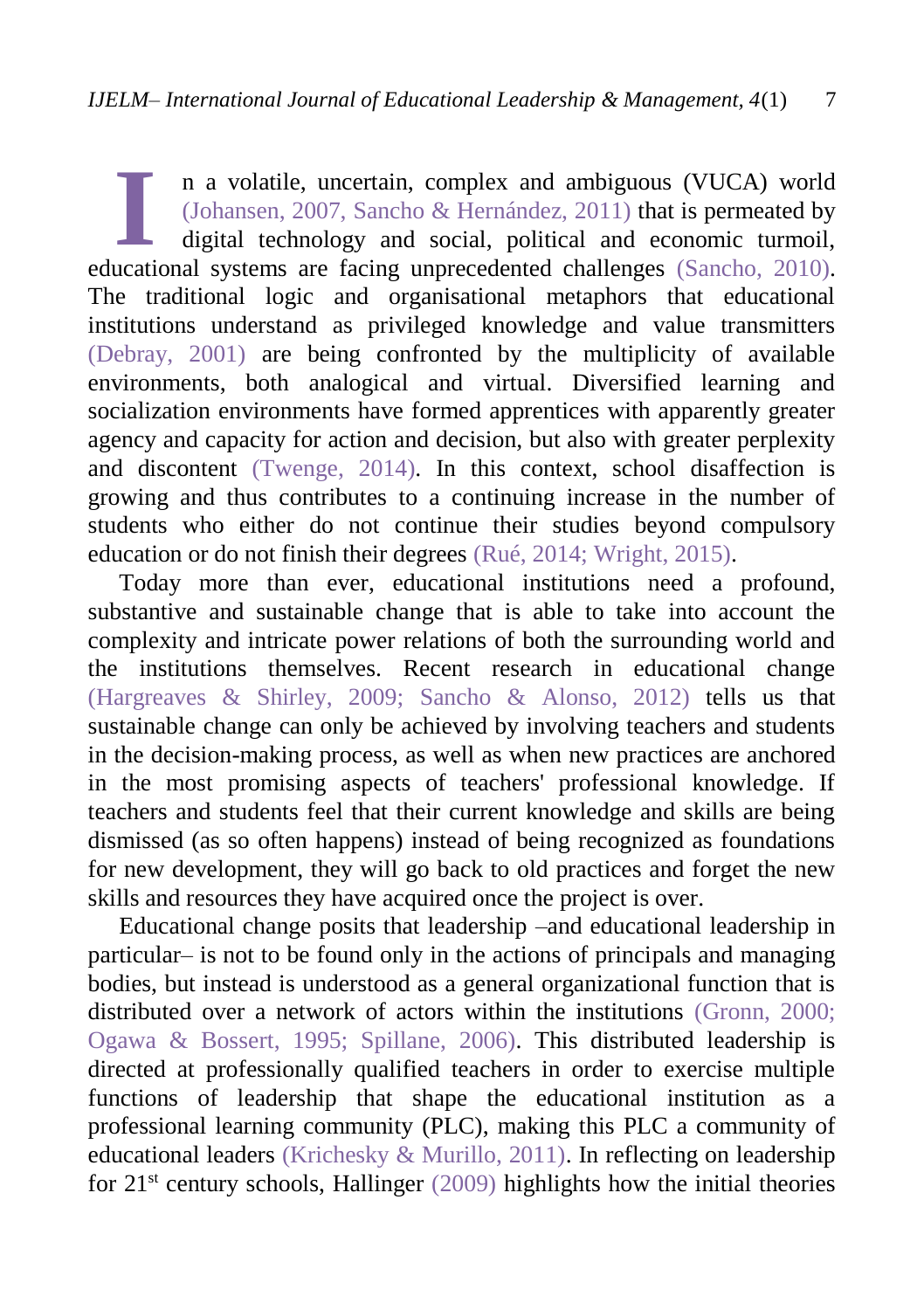of instructional leadership have evolved into the theory known as "leadership for learning". According to Tintoré  $(2015)$ , the concept that has surpassed instructional, transformational, and distributed leadership is leadership for learning. Leadership for learning includes distributed leadership. It is also leadership for change that arises from the context of each institution. It is more horizontal and democratic. In addition, it puts emphasis on learning [\(Tintoré, 2015\).](#page-25-2) In this regard, Robertson [\(2005\)](#page-24-6) believes that everybody in the institution who is able to learn and to enable those around them to learn is an educational leader. This notion of leadership for learning is what underpins the  $DIYLab<sup>1</sup>$  project, which places teachers and students at the centre of the learning process by recognizing and promoting their agency and responsibility in an autonomous and selfdirected learning process.

This paper is based on the preliminary results of the *European project DIYLab - Do It Yourself in Education: Expanding Digital Competence to Foster Student Agency and Collaborative Learning*, and it places special emphasis on the ways to promote sound and sustainable change in education by fostering educational leadership. It focuses on the specific objective of identifying the strengths, weaknesses, opportunities, difficulties and challenges in the DIY philosophy that underpins the project, particularly in terms of putting it into practice in the participating educational institutions (universities and primary and secondary school) from Spain, Finland and the Czech Republic. More specifically, we focus on the work done during the first stage of the project (analysis of the context and professional development of teachers).

In this project we do not consider teachers and students as consumers (receptors or repositories) of knowledge and skills that we supposedly transmit to them. We foster learning milieus to enhance teachers' and students' capacities for directing their own learning processes, thinking critically for themselves, taking responsibility for their own positions and taking into account other points of view. We also envision them as producers of content who contribute to blogs and create animations, graphics, and video productions [\(Ito et al., 2010\).](#page-22-4) This is in line with the proposal of Jenkins, Purushotma, Weigel, Clinton, & Robison [\(2009, p. xiii\),](#page-23-2) who suggest shifting "the focus … from questions of technological access to those of opportunities for participation and the development of cultural competencies and social skills needed for full involvement."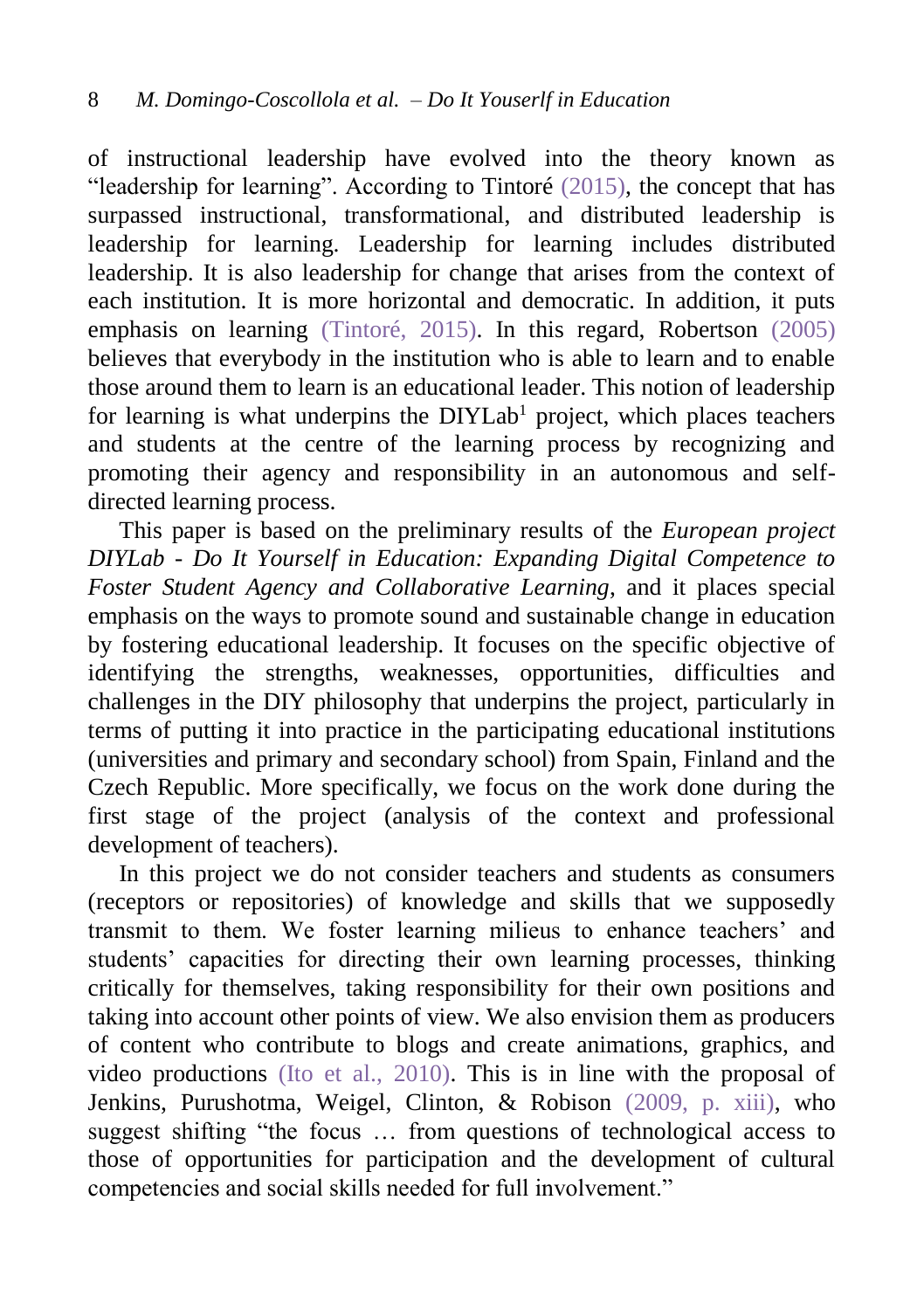Teachers and students in the DIYLab project are expected to exercise as leaders in their institutions, so that these institutions can subsequently serve as educational leaders in other organisations and communities at the same time. The DIYLab approach and its educational practice will allow the leadership for learning to advance across physical and virtual borders [\(Jiménez, Orenes, & Puente, 2010\).](#page-23-3) Our challenge is to improve learning in educational milieus by improving school leadership [\(Mulford, 2008;](#page-24-7) [Pont,](#page-24-8)  [Nusche, & Moorman, 2008\)](#page-24-8) and by promoting learning from leadership [\(Louis, Leithwood, Wahlstrom, & Anderson, 2010\).](#page-23-4)

This consideration led us to take into account collaborative action research (CAR) as "a participatory, democratic process […] [that] seeks to bring together action and reflection, theory and practice, in participation with others, in the pursuit of practical solutions to issues of pressing concern" [\(Reason & Bradbury, 2001, p. 1\).](#page-24-9) Furthermore, it may be insightful if we were to explore the extent to which the idea of 'disruptive innovation' [\(Bower & Christensen, 1995;](#page-21-0) [Christensen, 2012\)](#page-22-5) could be applied in education (Christensen, [Horn, & Johnson, 2010\).](#page-22-6) Disruptive innovation is the unexpected improvement of a product or service on the market; it initially targets a different set of users or consumers and subsequently takes over the existing market [\(Christensen, 2012\).](#page-22-5)

#### **The DIYLab Project**

The DIYLab project seeks to explore changes in digital competencies over the last decade, as well as their educational effects, especially in relation to the emergence of a culture of collaboration that connects young people's learning, technology and DIY ethos [\(Kafai & Peppler, 2011\).](#page-23-5)

Young people's efforts to create and disseminate digital media have been associated with the growing DIY movement [\(Spencer, 2005\).](#page-24-10) It began in the '90s [\(McKay, 1998\)](#page-23-6) with arts, crafts and new technologies [\(Eisenberg &](#page-22-7)  [Buechley, 2008\),](#page-22-7) which are multiple and diverse practices that people engage in [\(Lankshear & Knobel, 2010\).](#page-23-7) The DIY culture is now being considered in curriculum contents [\(Guzzetti, Elliott, & Welsch, 2010;](#page-22-8) [Kamenetz, 2010\),](#page-23-8) giving educators and students the opportunity to create, share and learn in collaboration.

The DIYLab project also aims to deeply and sustainably transform teaching and learning practices in primary and secondary schools as well as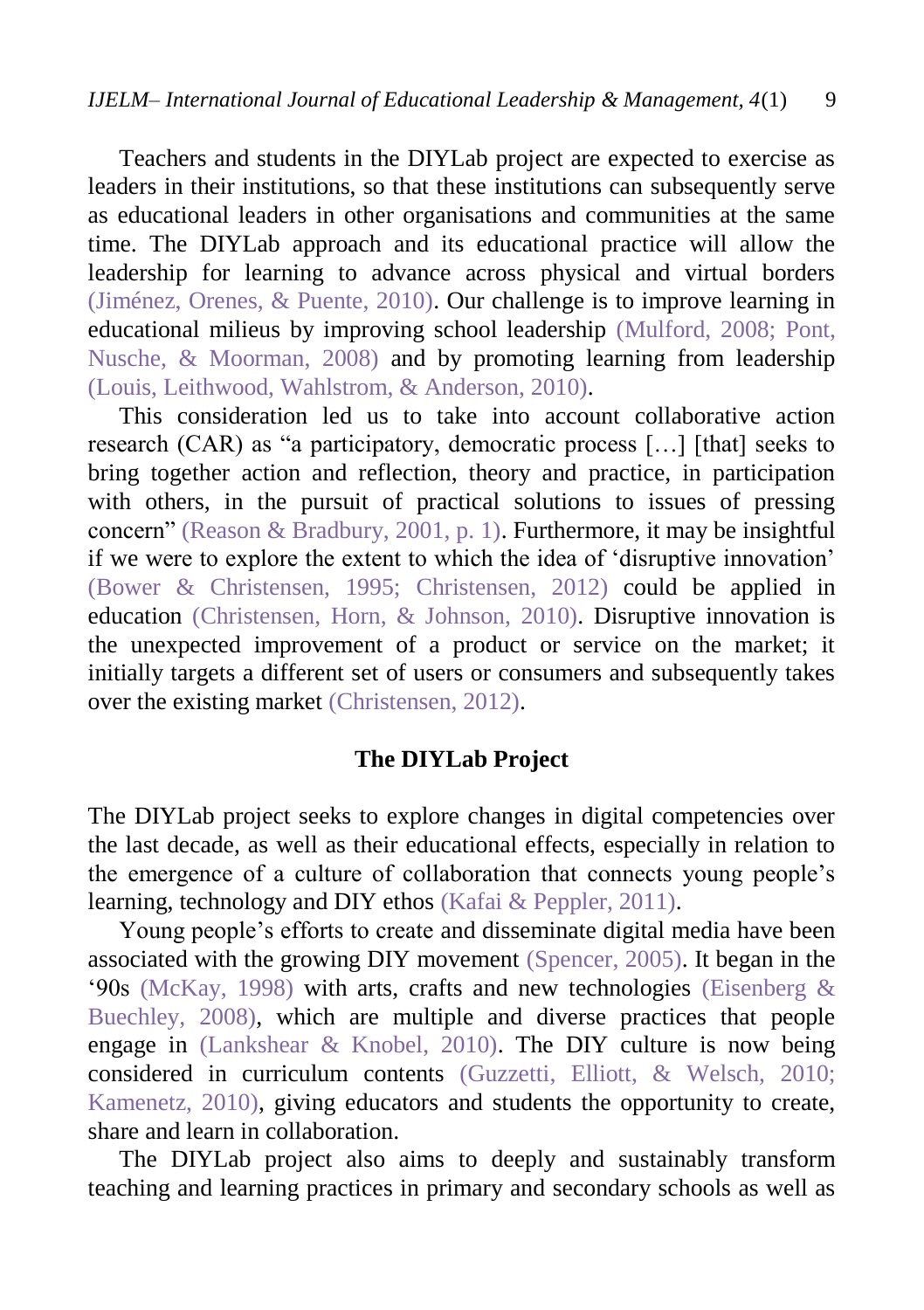in the participating higher education institutions. Its main objective is to promote life-long, life-deep and life-wide learning by expanding students' digital competence, agency, creativity, self-regulation and collaboration. It also seeks to put into practice DIY philosophies [\(Guzzetti et al., 2010;](#page-22-8) [Lankshear & Knobel, 2010\)](#page-23-7) by focusing on three main principles: Creating, sharing and learning in collaboration [\(Domingo-Coscollola, Sánchez-Valero,](#page-22-9)  [& Sancho-Gil, 2014\).](#page-22-9)

The project is divided into three phases:

- Institutional analysis and professional teacher development.
- Implementation.
- Improvement and socio-economic evaluation.

The main aim of the first stage is to identify the best or the most adequate practices in developing key competences, especially the DIYLab learning approach in the participant institutions. The project will develop a 'DIYLabHub' to share the digital objects resulting from the students' learning processes in order to make the experiences sustainable and expandable after the end of the project. Each digital item created from these experiences will address the questions: What have I/we done? How have I/we done it? Why have I/we done it that way? This practice will depend on the use and implementation of different technologies (video editing software, mobile/flexible applications, etc.) and the construction and dissemination of a DIY community [\(Kafai & Peppler, 2011\)](#page-23-5) in an open online platform.

Students will become producers of digital objects with experiences that support their critical capacity. Thus, young people will create their "own alternatives to mainstream models of teaching and disseminating information" [\(Hemphill & Leskowitz, 2012, p. 2\).](#page-22-10) This is a goal that cannot be achieved by using only a platform or virtual space. Instead, true digital competence means using available devices with pedagogical approaches that connect with youth culture [\(Buckingham, 2007\).](#page-22-11) With these approaches, it is very important to create, share and develop transdisciplinary and inquirybased projects that guide young people to grow into active and thoughtful learners.

All of this is in line with the importance of acquiring certain skills that have already been highlighted. It also coheres with theories of social constructivism, learning constructionism and connectivism [\(Kop &](#page-23-9) Hill, [2008;](#page-23-9) [Siemens, 2008 among others\)](#page-24-11) as well as the emerging pedagogies that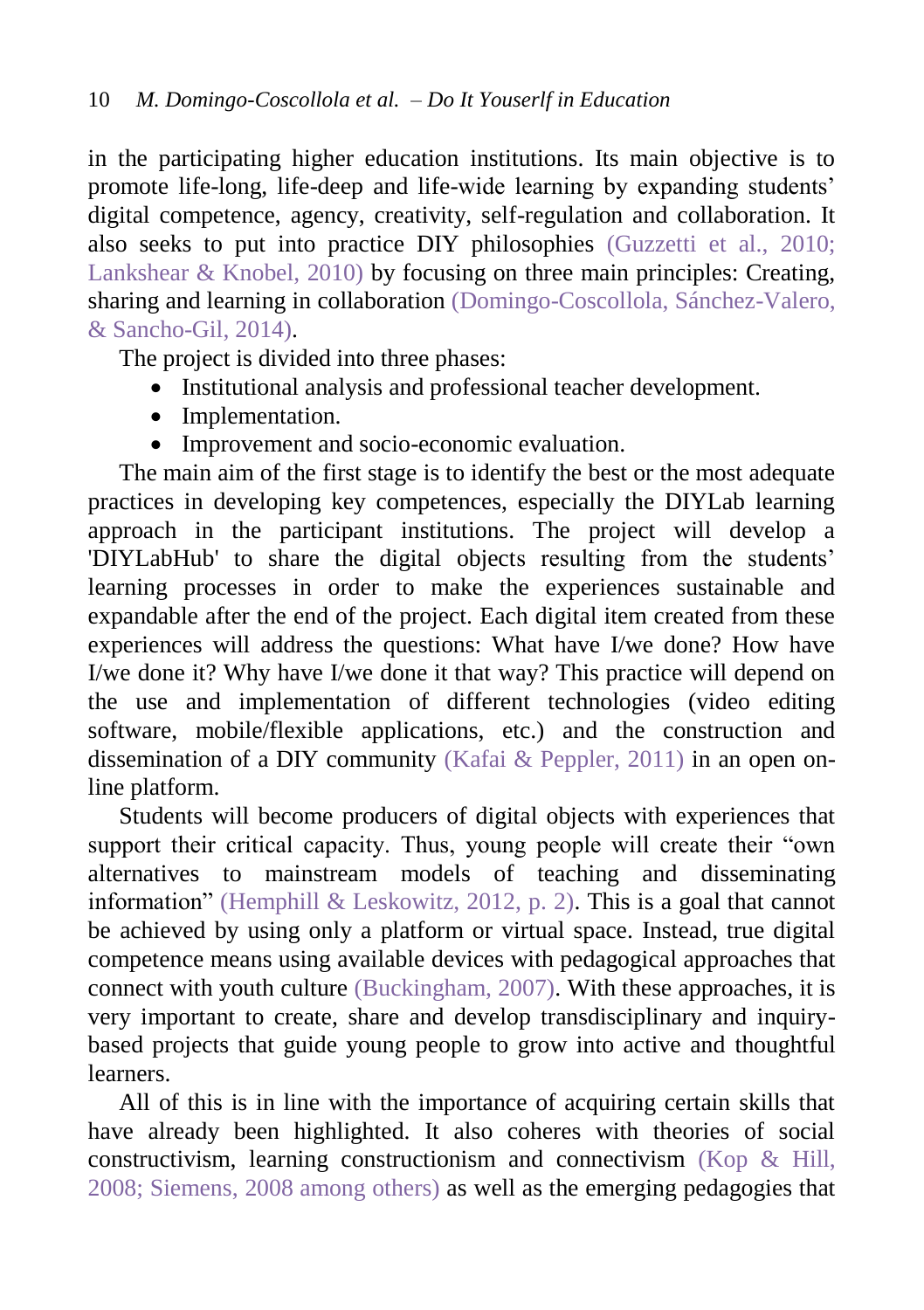are arising from the use of ICT in education. These pedagogies aim to take advantage of the communicative, interactive, creative and innovative potential of a new generation and culture of learning [\(Adell & Castañeda,](#page-21-1)  [2012;](#page-21-1) [Aguaded & Cabero, 2014;](#page-21-2) [Area & Pessoa, 2012\).](#page-21-3)

## **Materials and Methods**

In coherence with the perspectives on change and educational leadership underpinning the project, the first stage of the project implied two related actions:

- Identifying which practices were recognized by participant institutions as the best practices for developing key competences, especially digital competence. This required taking into account the need to promote purposeful learning experiences for fostering lifelong, life-wide learning skills and educational leadership.
- Preparing the DIYLab to be implemented in the teaching and learning processes by means of a shared professional teacher development process.

Taking into account the goals of the project, participating educational institutions as a whole (students, parents, teachers, management, etc.) were involved from the early stages of its development. We began with the idea that nothing more than a high level of collaboration and involvement could guarantee the sustainability of the educational concept and the pedagogic approach that supports the project, especially after having been completed. In this regard it was important to understand how the DIY ethos may be successfully incorporated into the school culture, as well as to identify what tensions it might provoke. This means we cannot research only how students and teachers engage with DIY, but also how those experiences affect local understanding of learning, student agency, the role of teachers, and the place for digital tools and online platforms in the school curriculum.

As mentioned above, these actions constituted the first circle of a collaborative action research (CAR) method, which was implemented with the purpose of fostering the process of reflection-action-reflection while also developing a culture of collaboration and discussion. In the following sections we offer a detailed account of the perspective and methods used to collect the needed evidence.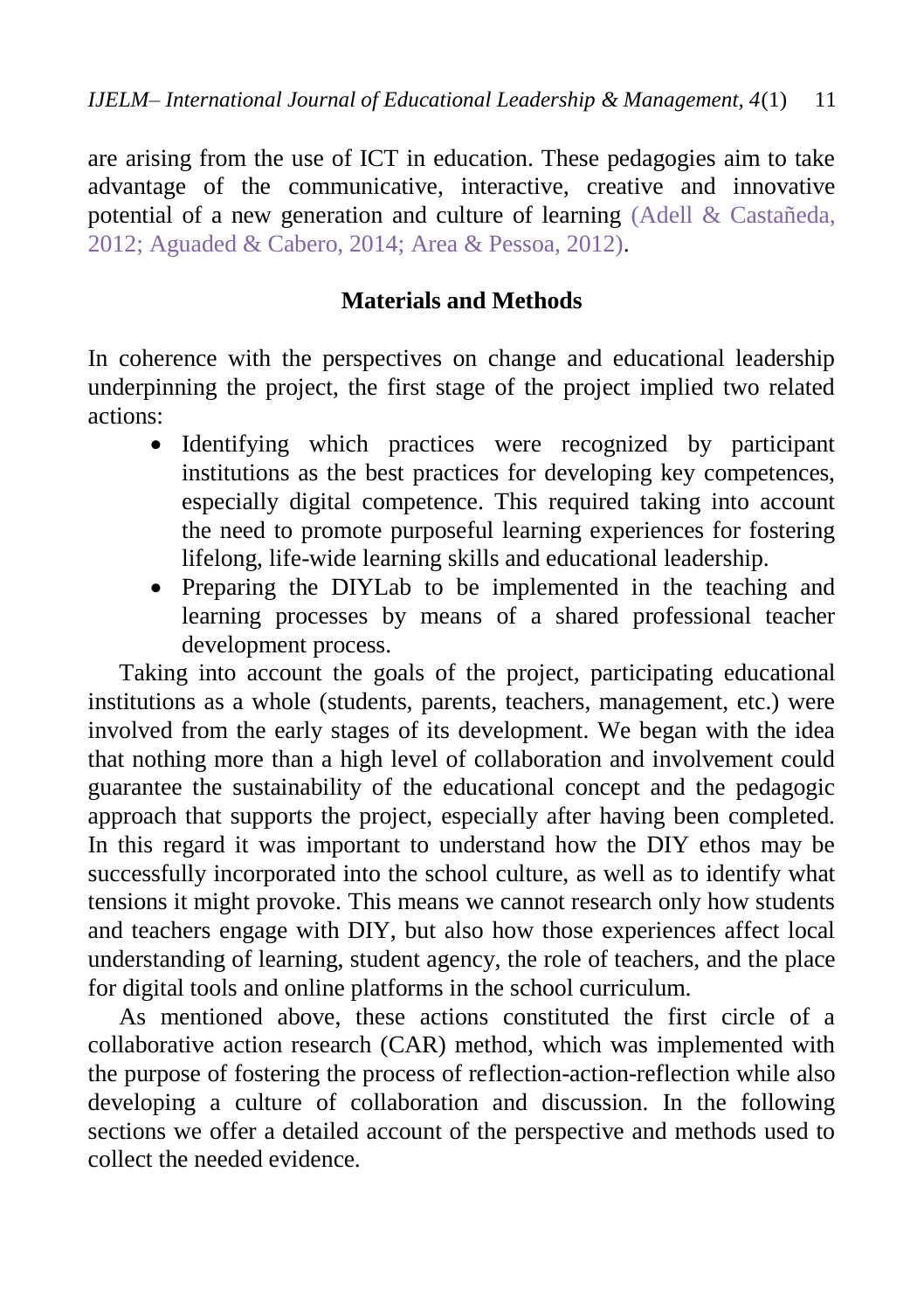## **Curriculum and Analyses of Teaching Plans**

We started by analysing the curricula and teaching plans of all participating institutions. We analysed the national curricula of primary and secondary schools and their local syllabi, particularly in relation to the target years (the 5th year of primary education and the 3rd year of secondary compulsory education). We also analysed the teaching plans of the participating universities. Overall, seventeen sets of documents were analysed (see Table 1).

Table 1 *Analysed documents by country*

| <b>Educational Institution</b> National Documents |                                                                                                                                                      | <b>Local Documents</b>                      |  |
|---------------------------------------------------|------------------------------------------------------------------------------------------------------------------------------------------------------|---------------------------------------------|--|
| <b>SPAIN</b>                                      |                                                                                                                                                      |                                             |  |
| School                                            | 1 primary, 1 secondary                                                                                                                               | 1 primary, 1 secondary                      |  |
| University                                        | Teaching plans of the following<br>undergraduate degrees:<br>- Pedagogy<br>- Primary School Teacher<br>- Infant School Teacher<br>- Social Education |                                             |  |
| <b>FINLAND</b>                                    |                                                                                                                                                      |                                             |  |
| School                                            | Draft version of new<br>comprehensive curriculum<br>(primary/secondary)                                                                              |                                             |  |
| <b>CZECH REPUBLIC</b>                             |                                                                                                                                                      |                                             |  |
| School                                            | 2 primary, 2 secondary                                                                                                                               | 1 primary, 1 secondary                      |  |
| University                                        | National curriculum for<br>university teacher education                                                                                              | Proposals of university<br>study programmes |  |

The documents were analysed in order to understand the extent to which national and local educational policy could foster DIY learning in schools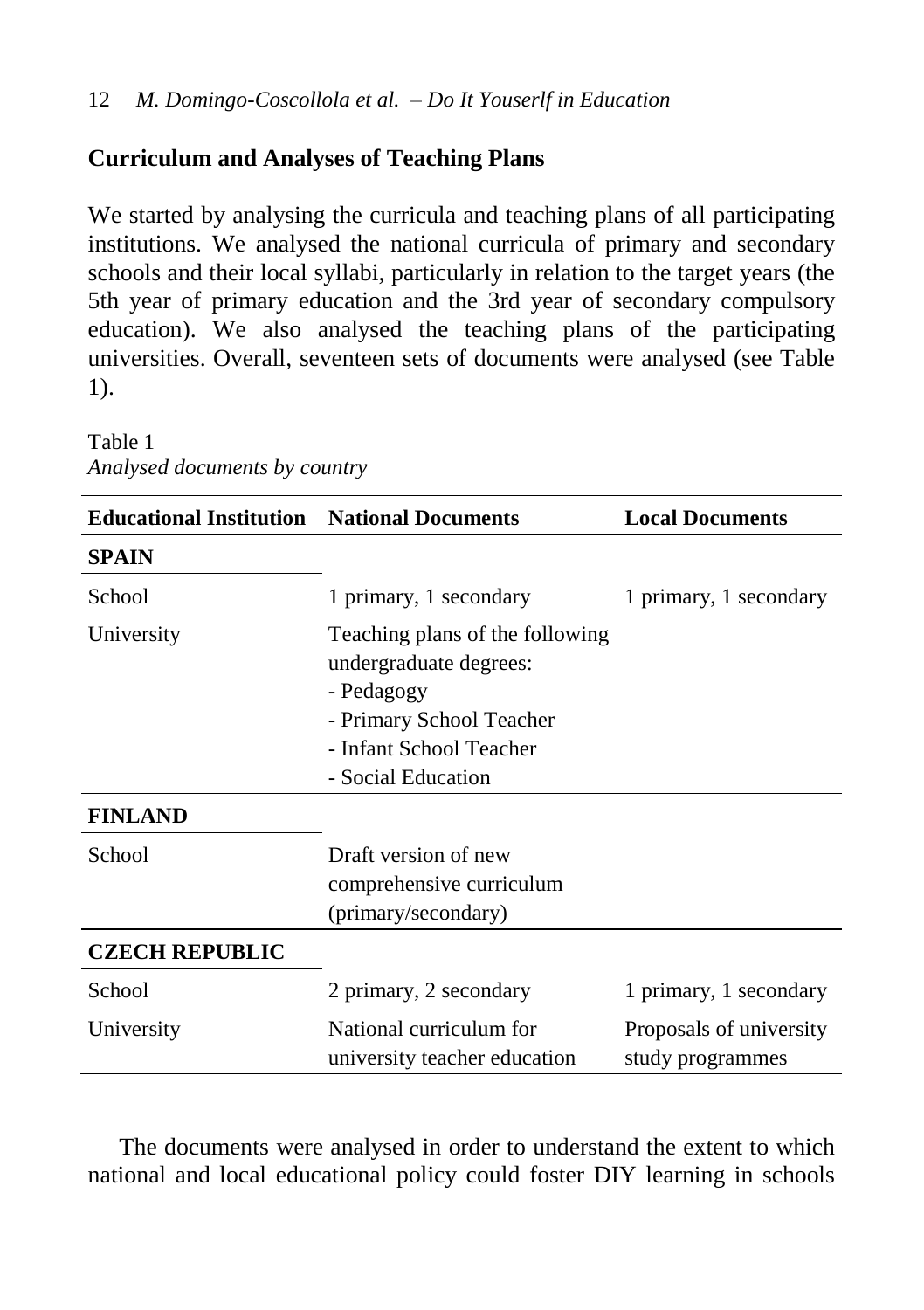and universities. To analyse these documents, we took into account all those dimensions related to the notion of learning within the DIY culture:

- Views of autonomous and self-regulated learning.
- Ideas about inquiry-based teaching and learning.
- Approaches to transdisciplinary or interdisciplinary knowledge, links and connections.
- Dimensions of digital competence.
- Concepts of collaborative learning.
- Opportunities and limitations for anchoring the DIYLab program to the curriculum.

Based on these analyses, the consortium developed an in-depth understanding of how each institutional context can support the implementation of DIYLabs. We also identified where possible tensions may arise.

## **Focus Groups**

Table 2

The second step was to set up a series of focus groups (Barbour  $\&$  Kitzinger, [1999;](#page-21-4) [Kitzinger, 1995\).](#page-23-10) They were carried out in each partner's country. Each institution organized the focus groups by inviting teachers, students and parents (in the case of schools) to participate. They also coordinated the timing, implementation, transcription, analysis and interpretation of the content. The number of participants in each focus group was different, according to the country and the education level (see Table 2).

| <b>Educational Institutions</b> | Number of<br><b>Teachers</b>          | Number of<br><b>Students</b> | Number of<br><b>Parents</b> | Total |
|---------------------------------|---------------------------------------|------------------------------|-----------------------------|-------|
| <b>SPAIN</b>                    |                                       |                              |                             |       |
| Primary school                  | 5                                     | 6                            | 6                           |       |
| Secondary school                | 6                                     | 6                            | 6                           |       |
| University                      | 6 from 5 departments 5 from 6 degrees |                              |                             |       |
| Total country                   |                                       |                              |                             | 46    |

*Number of participants in focus groups by country and education level*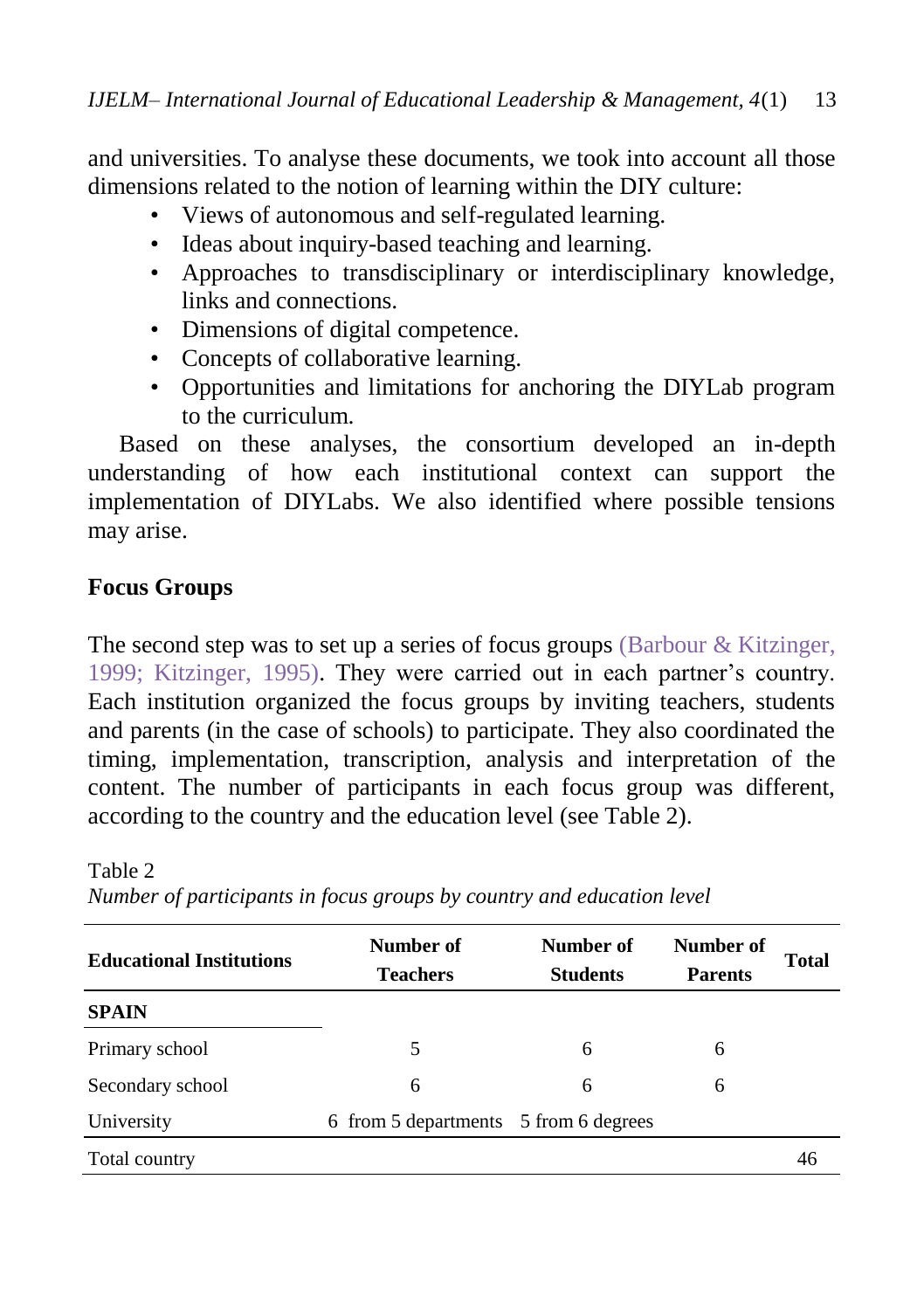| <b>Educational Institutions</b>   | Number of<br><b>Teachers</b> | Number of<br><b>Students</b> | Number of<br><b>Parents</b> | Total |
|-----------------------------------|------------------------------|------------------------------|-----------------------------|-------|
| <b>FINLAND</b>                    |                              |                              |                             |       |
| School (combined)                 | 8                            | 8                            | 10                          |       |
| Total country                     |                              |                              |                             | 26    |
| <b>CZECH REPUBLIC</b>             |                              |                              |                             |       |
| Primary school                    | 8                            | 10                           | 5                           |       |
| Secondary school                  | 7                            | 6                            | 6                           |       |
| University full time              |                              | 9                            |                             |       |
| University part time (last term)  |                              | 11                           |                             |       |
| University part time (first term) |                              | 8                            |                             |       |
| Total country                     |                              |                              |                             | 70    |
| Total                             |                              |                              |                             | 142   |

#### 14 *M. Domingo-Coscollola et al. – Do It Youserlf in Education*

The aim of the focus groups was to understand the perspective of the participating educational communities and to study in depth the current opportunities and limitations of the educational institutions involved, specifically in regard to implementing this pedagogical and technological approach.

University researchers and the school coordinators led the discussions in an effort to gain an initial understanding of what dimensions of the DIY ethos were already taking place in the teaching and learning practices, as well as of what resources were available to support them in each educational institution. We focused on how teachers, students and/or parents conceptualize the notion of DIY learning, and this allowed us to garner information that would be useful when designing the DIYLab in each context.

The main ideas of the DIYLab project were presented at the beginning of the meetings, where we dedicated time to discuss the notion and implications of "Do-it-Yourself" and its relationship to teaching and learning. This introduction was followed by comments and an open discussion among the participants in each focus group. The questions posed were open-ended and designed to allow participants to share anecdotes on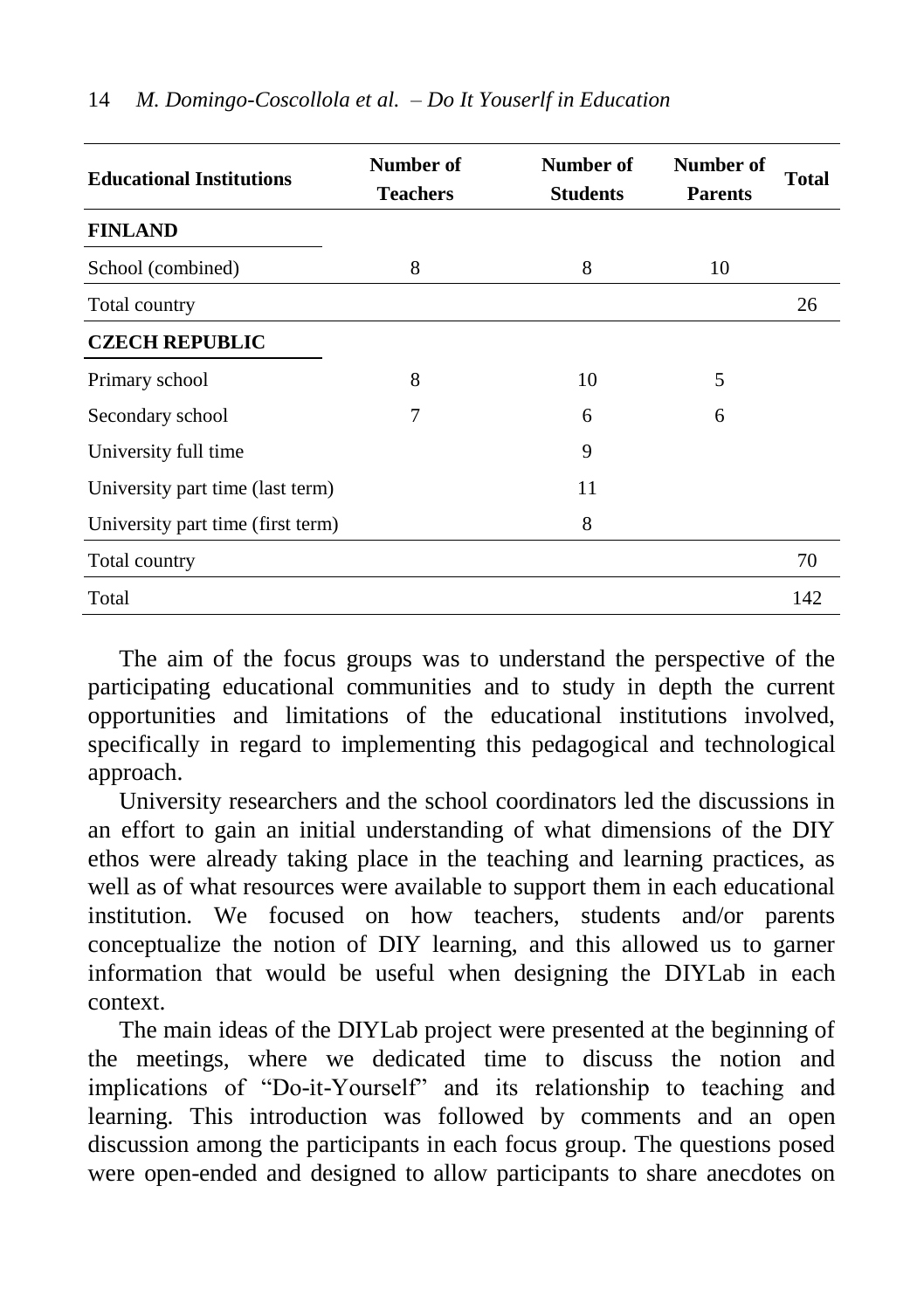their own learning processes and experiences, as well as to give voice to their personal opinions and considerations. For example, some questions for teachers were:

- When do you think the school fosters or allows the idea of DIY learning that was previously explained? How does it do this? And what tools are used in the process?
- Where else do you believe students are developing these skills? How? And with whom?
- How do you think the school could improve in its manner of supporting this type of learning?

The framework for analysing the contents of the focus groups consisted of these categories:

- Knowledge and evaluation of the notion of DIY.
- Notions of autonomous and self-regulated learning.
- Concepts of interdisciplinary knowledge.
- Dimensions of digital competence.
- Visions of collaborative and problem-based learning.
- How to frame the project by considering the formal aspects of the curriculum.
- Emerging elements that befit each situation.

## **Professional Teacher Development**

The third step was to implement professional teacher development activities, which we developed in each one of the participant institutions. These activities, from their planning to their development, took place between July and December 2014. The work with the teachers took place during six in situ meetings between October and December 2014. During this time, permanent contact was maintained through a virtual space. The individual dedication of all the participants was at least three hours per week.

The professional development was based on generating dialogic processes by beginning with the background and experiences of the participants, an analysis of the available literature [\(Guzzetti et al., 2010;](#page-22-8) [Kafai & Peppler, 2011;](#page-23-5) [Kamenetz, 2010;](#page-23-8) [Lankshear & Knobel, 2010;](#page-23-7) [McKay, 1998;](#page-23-6) [Spencer, 2005\)](#page-24-10) and practical examples of DIY. In this way we endeavoured to ensure the sustainability of the philosophy of the project.

In the exploratory stage, we considered mainly three questions: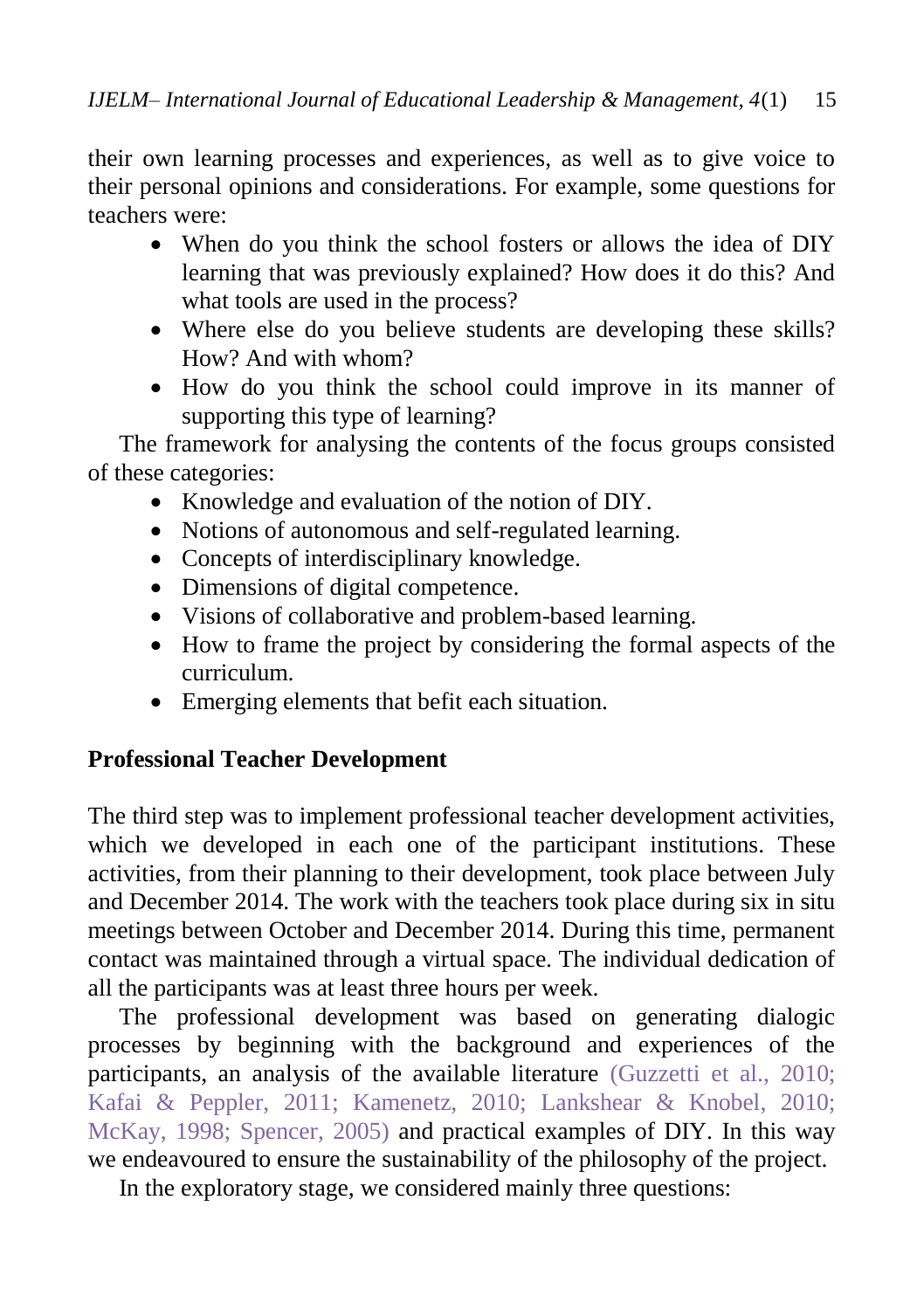- 1. What do we understand by DIY philosophy? Common reflective focus in relation to the DIY philosophy.
- 2. What happens when we introduce the DIY philosophy into an educational institution? Common reflective focus in relation to the DIY philosophy and education
- 3. Which technological tools and resources to use? We generated a general vision and also a document that detailed how different software could help to create DIY projects and digital objects (about photography, video, audio and music resources, video games, web production and digital art).

Afterwards, we made decisions about pedagogical specifications to be relocated in each specific context, taking into account the following dimensions: When and where will the DIYLab take place? How will it be integrated into the syllabus? Other questions addressed during the professional teacher development were: What form would the DIY digital objects take? How would they circulate? What kind of educational practice would be involved? As mentioned above, we decided that the DIY digital objects should address the following questions: What have I/we done? How have I/we done it? Why have I/we done it that way? We also negotiated the specifics of the implementation phase in each institution.

The processes undertaken in the different professional development activities allowed all participants to make significant contributions to the shaping of the pedagogical and technological implications of the DIYLab project, as well as to the implementation plan. Also, questions, ideas, proposals and reflections were generated into a context of collaborative learning.

All teachers participating in the project took part. In some cases, other teachers contributed despite not being directly involved, as they were deeply interested in the DIY culture as an educational innovation that intensely engages professional development activities. For example, in the case of the University of Barcelona, this activity was recognised by the Institute of Professional Development for Education, who is responsible for the initial and in-service professional development of university staff. This allowed other faculty who were interested in the topic to attend, in addition to those directly involved in the DIYLab project.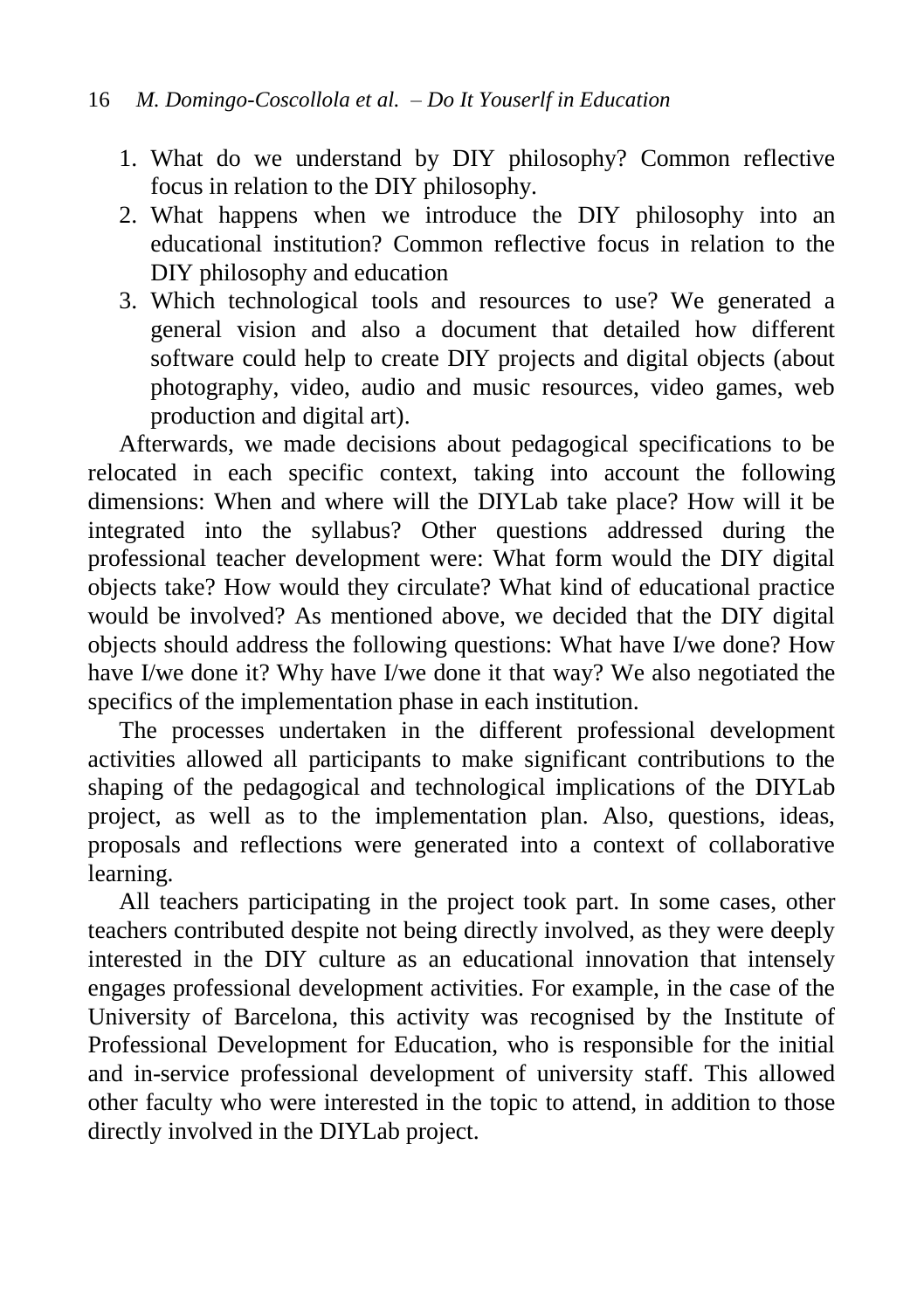## **Main Results of the First Stage**

In this section we present the main results of the project's first steps, specifically in relation to the adopted concept of leadership for learning discussed above. We do so by considering:

- Traces of DIY in curricular agendas.
- Meaning of DIY in focus groups.
- Development and implementation of DIYLab from teachers.

We based our discussion on evidence gathered during the focus groups, on the professional teacher development and also on the contributions made in the virtual space (videos, photos and the text of what was said).

## **Traces of DIY in Curricular Agendas**

When analysed altogether, the Spanish, Finnish and Czech school curricula reveal three different contexts.

- The Finnish 2016 curriculum demonstrates more affinity with the aims of DIYLab, with more emphasis on transversal approaches to competences and a comprehensive, two-pronged consideration of digital competence (such as multiliteracy and ICT skills). However, this still unimplemented reform sheds little light on what these official policies would look like in practice.
- The Czech context, on the other hand, serves as a reminder that the local school context has a great deal of influence over how the curriculum is introduced and put into practice. Whereas the Czech national curriculum does not share the lexicon and principles of DIY learning, the school itself does, and through local initiatives it has implemented measures that can support the project.
- The Spanish context also reveals a highly motivated school. In contrast to the Czech situation, the national curricula do support specific DIY principles, such as autonomous learning and digital competence, among others. In this way, additional support and incentive are provided to the school.

The analysis also reveals that, in each context, digital competence is of great importance today in all education systems, albeit to different degrees. All three contexts (through "Media Education" in the Czech Republic; "Multiliteracy" and "ICT competence" in Finland; "Information handling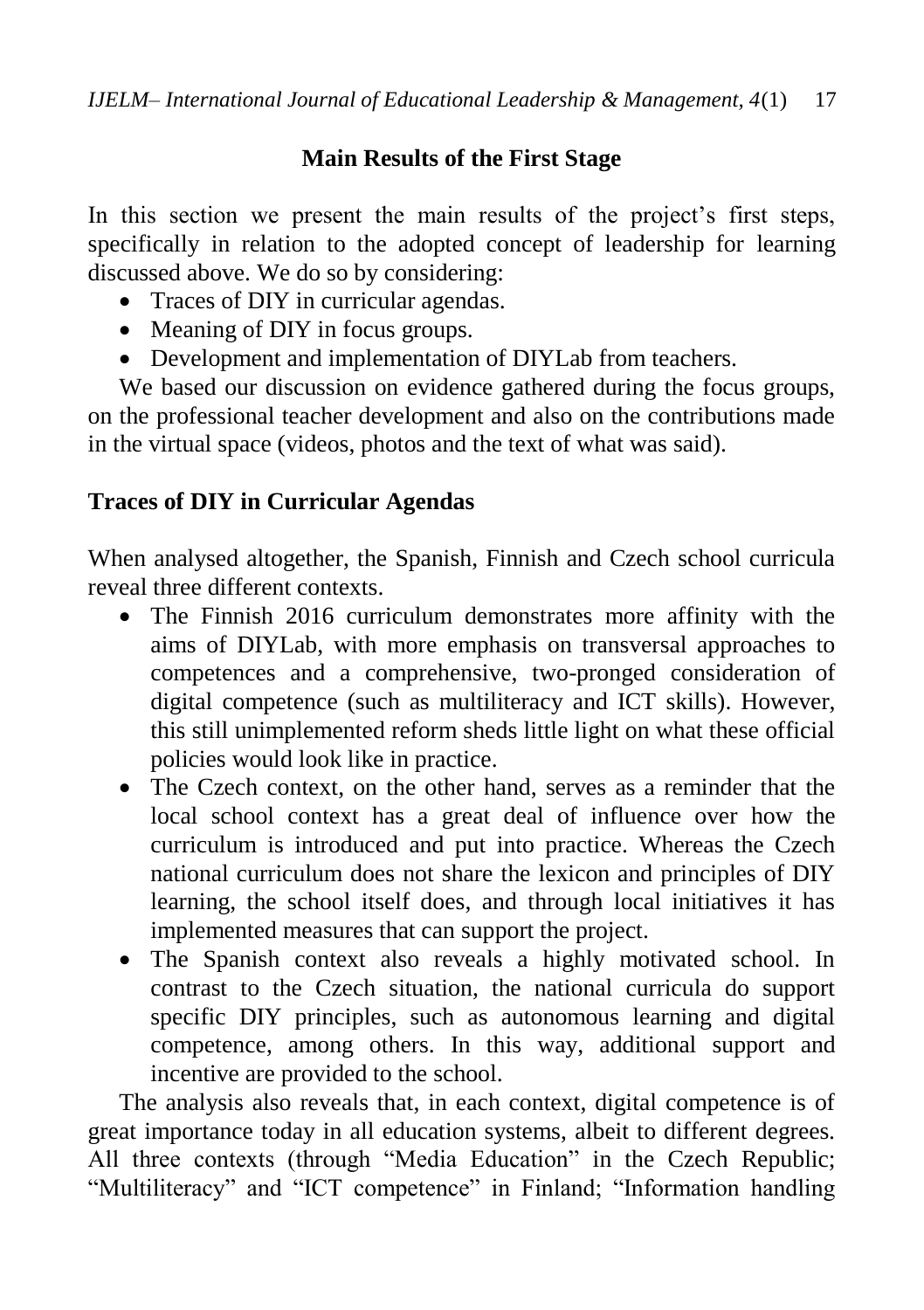and digital competence" in Spain) recognize the importance of providing both technical instruction to pupils as well as a transversal space for the complex development and application of these skills.

The DIYLab project acknowledges and supports these issues. By introducing this project in each participating institution, we attempt to develop an effective and sustainable way to support it through the innovative development of transversal, dynamic and collaborative sites for DIY learning.

The school curricula represents a challenge when considering where to extend and deepen more interdisciplinary and integrated projects to foster meaningful learning, curiosity, creativity and learning for understanding. We also found that school communities indicated the lack of a physical space for implementing this project, along with a tight schedule that offered little room for interdisciplinary activities.

All these issues played a key role in the professional development phase, where we struggled against the tradition of our educational culture that tends to tell teachers what they must do and how they must do it.

At the higher educational level, we found an even more complex landscape. On the one hand, it seemed that university staff had more freedom to implement innovation at the classroom level. However, the highly fragmented curricula and the rigidity of the times and schedules can act as limits and challenges to introducing and developing DIYLab. Nevertheless, teachers and students involved in the project see it as a great opportunity to develop it from the perspective of leadership for learning.

## **Meaning of DIYLab in Focus Groups**

Based on the conversations developed in the focus groups, there were five main issues that dominated the discussions throughout all three countries:

- The idea that students are 'digital natives' is still a pervasive discourse.
- The Internet is an archive of open resources, available for personal use.
- Connectivity is a way of living and learning.
- Virtual spaces, in educational terms, provide a room with infinite differentiation.
- The need of autonomous teaching and learning.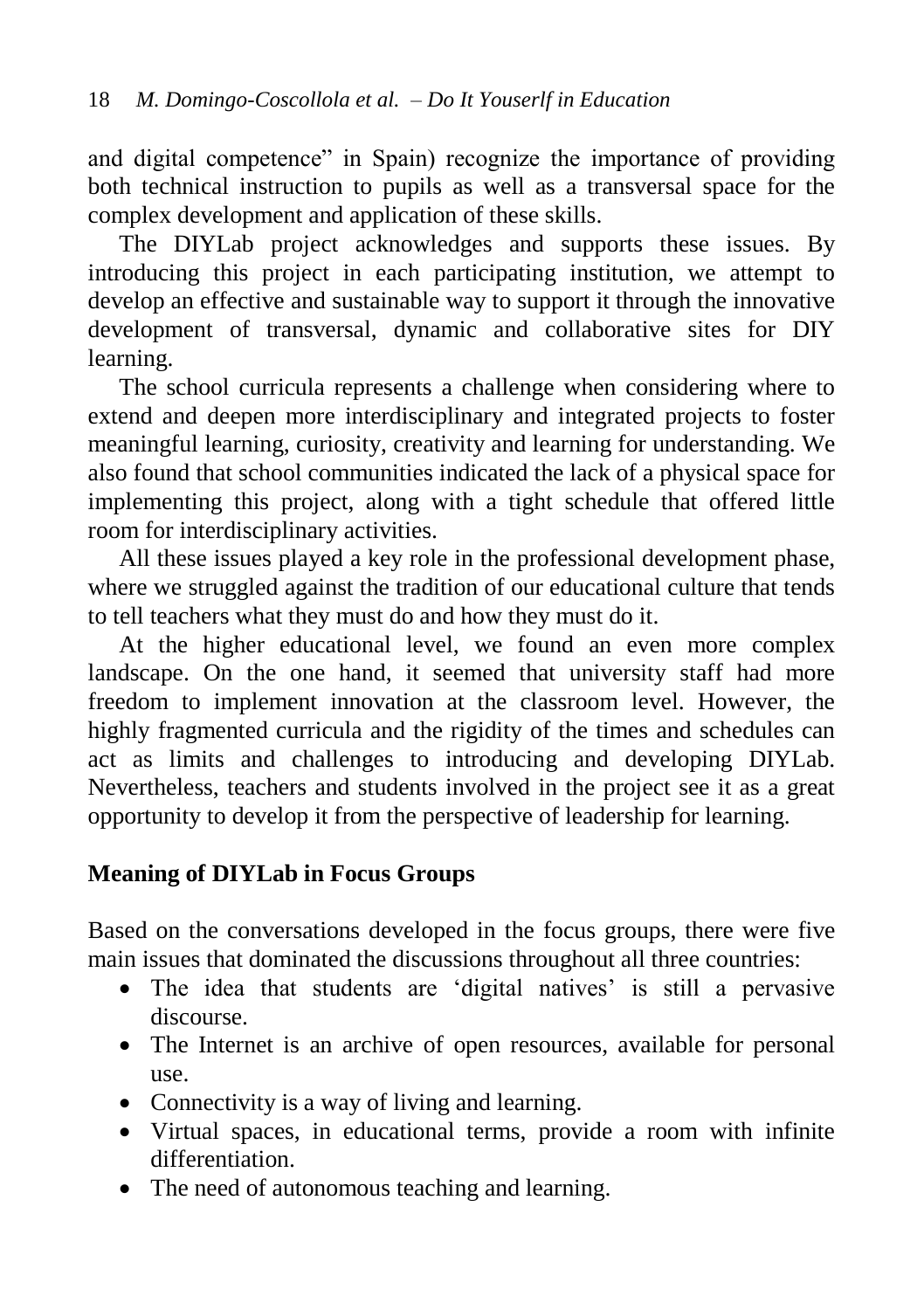Now we will offer some highlights from the focus group conversations about DIY in teaching and learning:

- The idea of autonomous learning was familiar to all the participants in the focus groups. However, when discussing "DIY learning", we saw that it is not considered to be exactly the same thing. DIY implies more freedom and choice, and less institutional structure.
- We noted during the focus group discussions that there was little mention of the collaborative dimension of learning, of the "give back to the community" type of ethos that is prominent in the DIY movement. There was a debate on the idea of having total autonomy in one's own learning and the concept of becoming an active and equal citizen within a learning community. Also, there was some discussion about the difference between being in and out of school, as well as between living and learning. But this discussion focussed more on individual than on collaborative learning.
- The notion of community was notably absent when discussing the potentials and perils of bringing more DIY practices into teaching and learning practices. Even if the discussions referred to how young people use technologies to maintain communication and express themselves (young people constantly share and learn with others).
- While doubts about what teaching in a DIYLab could mean were common, teachers also recognized that the model could potentially "free up" their time and allow them to distribute their attention based on who in the classroom needs it more. Teachers recognised the need for a different degree of expertise in order to manage a classroom in this way.
- Relying more on the Internet and student interests forces the educational communities to re-think the importance of core curriculum content. The focus groups discussed whether young people should all be learning the same things, in the same way and at the same time. And if they should not, how can they be assessed?

We were also able to identify possible tensions emerging when thinking about introducing DIY practices into educational institutions:

- What must the role of teachers be when promoting autonomous learning and leadership for learning?
- To what extent do students want more responsibility?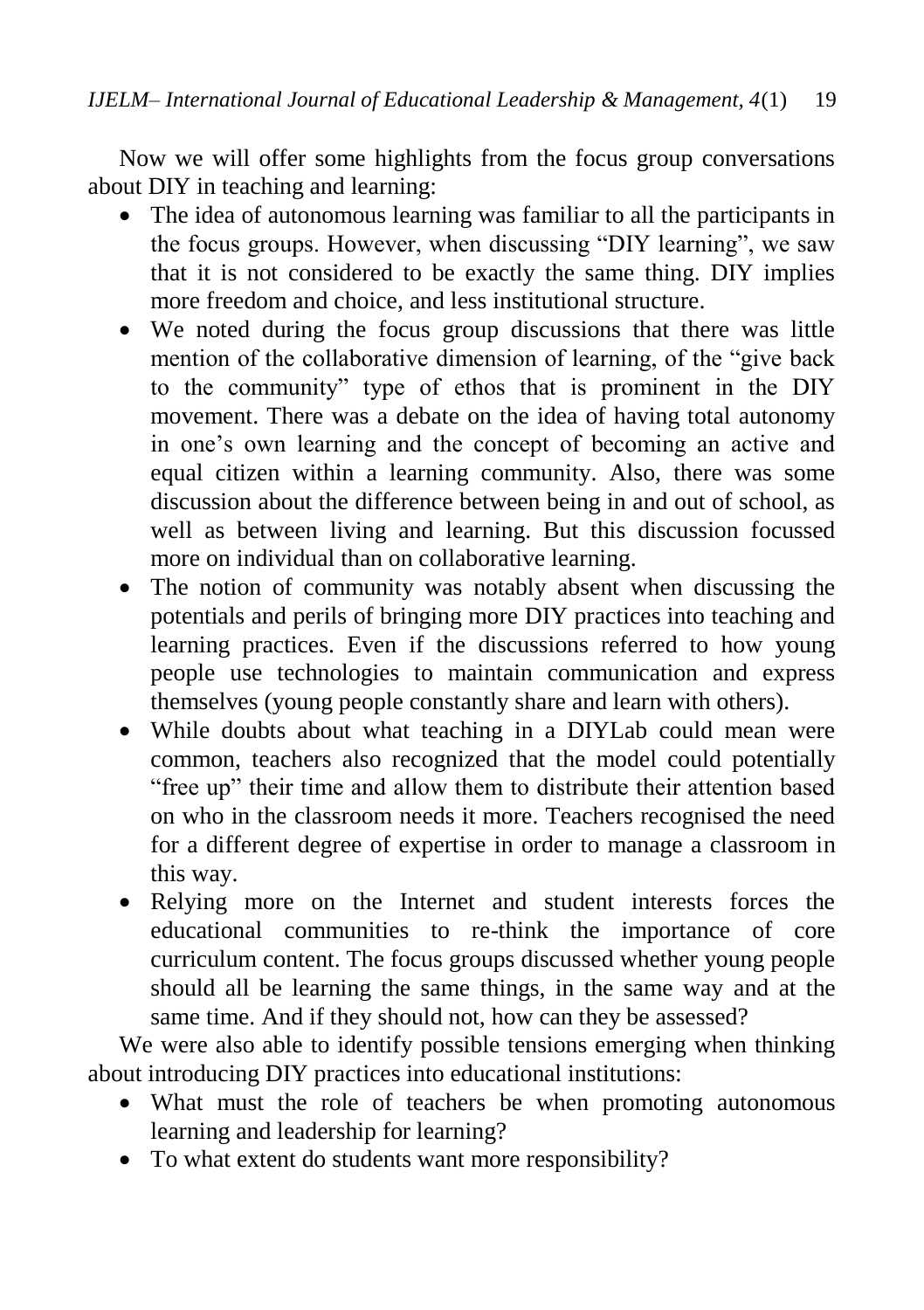- How do we shift from the challenges that teachers set for the whole class to the individual challenges of each pupil (and vice versa)?
- What happens to assessment? How should a student's learning be assessed?

## **Development and Implementation of DIYLab from Teachers**

From the first step in the collaborative action research cycle, we made inferences that were fundamental for the professional development of teachers. This process was intended to correspond to professional development models that teachers were familiar with, which may have resulted in differing strategies in different countries. Nevertheless, the common elements of this process were:

- Based on the exchange between members of the school and the university.
- Linked to classroom practice.
- Taking into account the personal and professional background and interests of all the participants.
- Promoting reflection about the philosophy on which the project is based.

In the professional teacher development, we researched how they engage with DIY, but also how this philosophy affected local understandings of learning, student agency, the role of teachers, and the place for digital tools and online platforms within the educational institution curriculum. Once a basic agreement was reached, an approach was made to some of the main pedagogical principles of the project. We now discuss the first results of applying the DIY philosophy to formal education.

The dimensions of the DIY philosophy in formal education were one of the most debated points in the professional development. Initial questions arose about the characteristics of the DIY philosophy, something fundamental for the implementation of the project. The core doubt identified was: How to articulate an innovative means for promoting open, autonomous and self-regulated learning when proposing the idea to a tightly controlled institution? Examples of the initial questions were: What does the DIY concept in education institution mean for us? How do we move something developed in the sphere of youth culture to our regulated educational institution? How can the DIY philosophy be embodied in our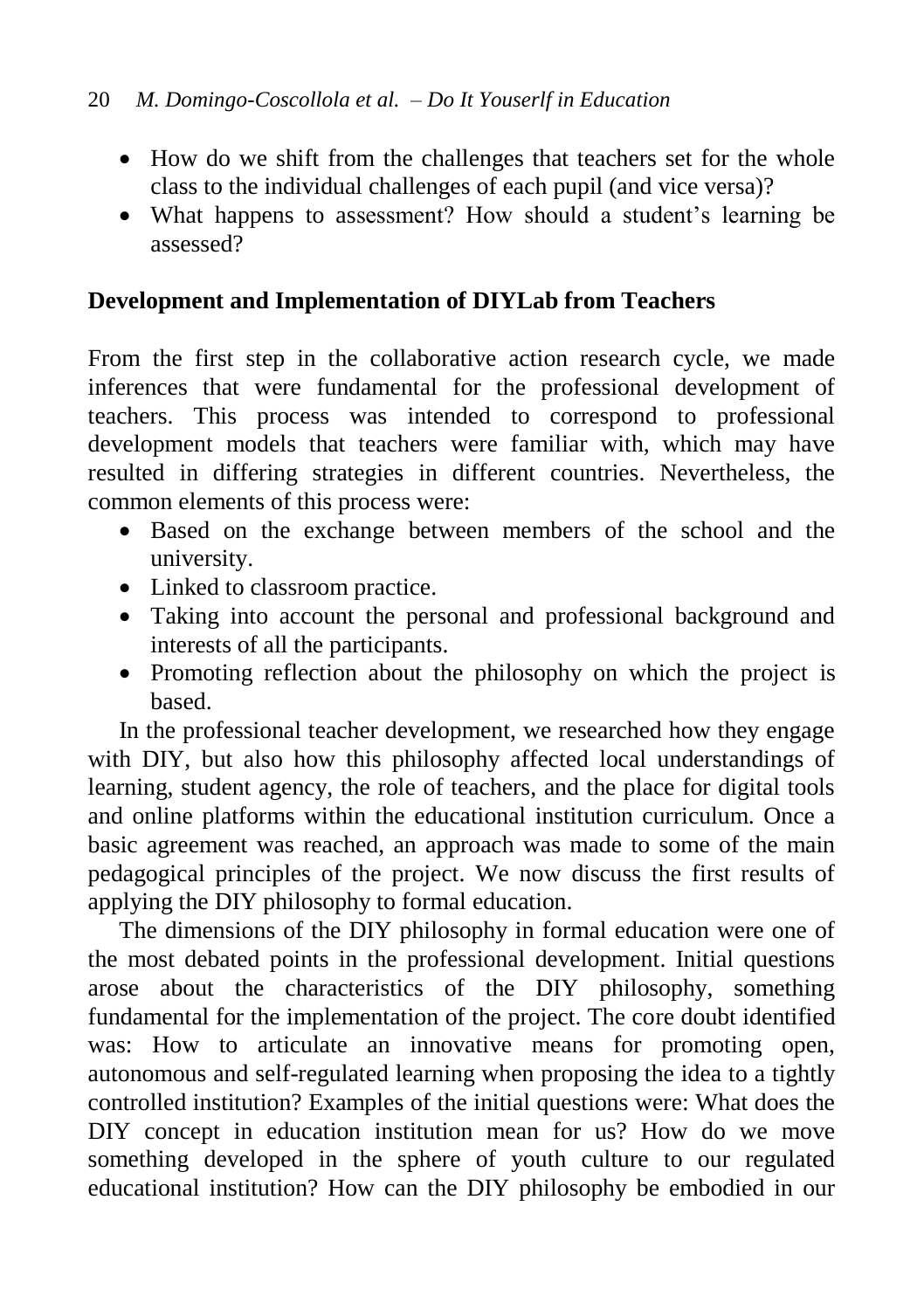educational institution? What are the pedagogical and organisational implications?

The fundamental features of the institutionalisation of the DIY philosophy and its pedagogical application were identified as:

- Creativity (transformation, appropriation, authorship, etc.).
- Collaboration (DIY together).
- Self-regulation (this is linked to problems related to the compartmentalisation of the syllabus and evaluation/self-evaluation).
- Technology (intensive use of technology, which must consider digital technologies that are analogical, artefactual and symbolic).
- Explain and share (interest in explaining to others what I know and sharing it).

These significant features generated new questions:

- What is really done so that we can say we are developing a project based on the DIY philosophy?
- How can all the characteristics of the educational projects be fitted into a formal learning institution or course?
- What is distinctive about the DIY philosophy that can help us promote both the students' and our own learning?

All the above led us to formulate the previously mentioned contradiction. If we try to introduce a learning philosophy (which comes from spontaneous and self-run movements) into institutions that do not usually favour selfregulation, autonomy and agency, it is necessary to develop educational leadership. Will the institution swallow up the DIY philosophy and turn it into a sham? Or will the DIY philosophy be able to transform the educational institution? Thanks to the debate, we could see that the participants had the sufficient resources, arguments and experience to take on and attempt to confront this contradiction:

- Through the creation of new frameworks of action: Learning environments and projects.
- Guaranteeing that the teacher also has a leading role in the project (deactivating the idea of "I command and you do").
- Boosting the capacity of the student to choose what, why and how they want to work.
- Guaranteeing not to work with institution-centred formats.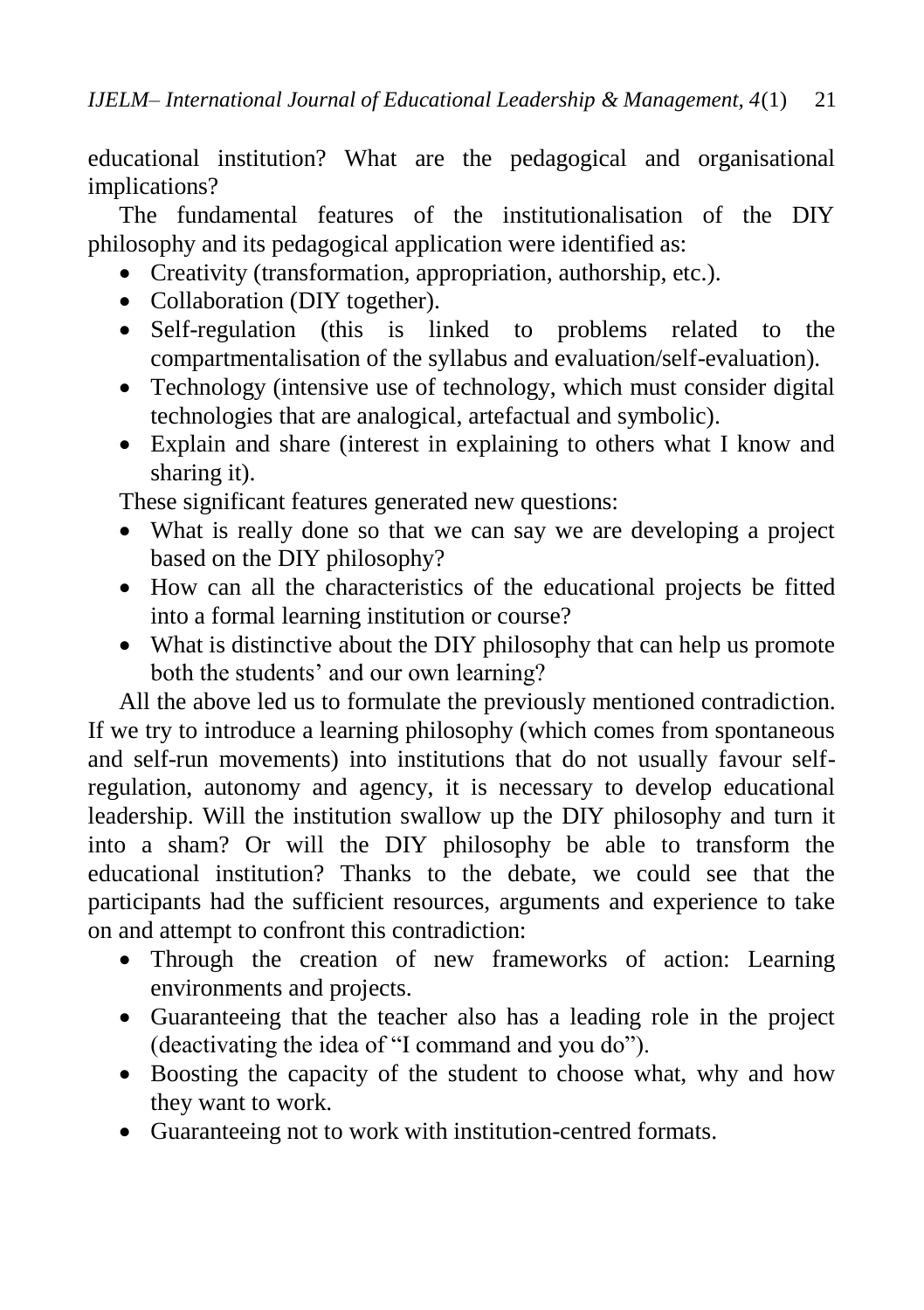• Recognising the need for a process of preparing the students before initiating the projects, understanding that one achieves DIY, not that one comes from it, nor is it imposed.

Technologies (and not only digital technologies) play a leading role in the DIY philosophy. Nevertheless, the fact is that the project is linked to the educational use of technology, and digital competency implies a need to explore the immense possibilities. The teachers took into account the current massive development of digital technologies and the multiplicity of possibilities, applications and resources available, and their generalised feelings were:

- Group work is important as a strategy for advancement.
- Different resources should be combined in order to be able to achieve the objectives.
- There is a need to be up to date but without stress.
- An adaptive process of teachers and students (some moments of disorientation occur).
- The students can also decide on the tools they wish to use, according to what they need to explain.

All the previous findings have played a fundamental role in the implementation of DIYLab at the school and university level, which is currently taking place.

## **Conclusions**

In this first stage of the project, we learnt about how a transversal project like DIYLab can be integrated into primary and secondary schools as well as higher education. We have explored how educational communities that value autonomous learning (such as the institutions that agreed to participate in this project) conceptualize and work with DIY practices.

We discovered that, although they all offer a great deal of support for autonomous learning and the transversal development of digital competences, the notion of DIY implied going beyond what the educational institutions were already doing. The concept of DIY disturbs the basic understanding of formal learning, such as the core curriculum, the roles of teachers and students, and assessment frameworks. Questions abound when deliberating how, or to what extent DIY deserves a place in educational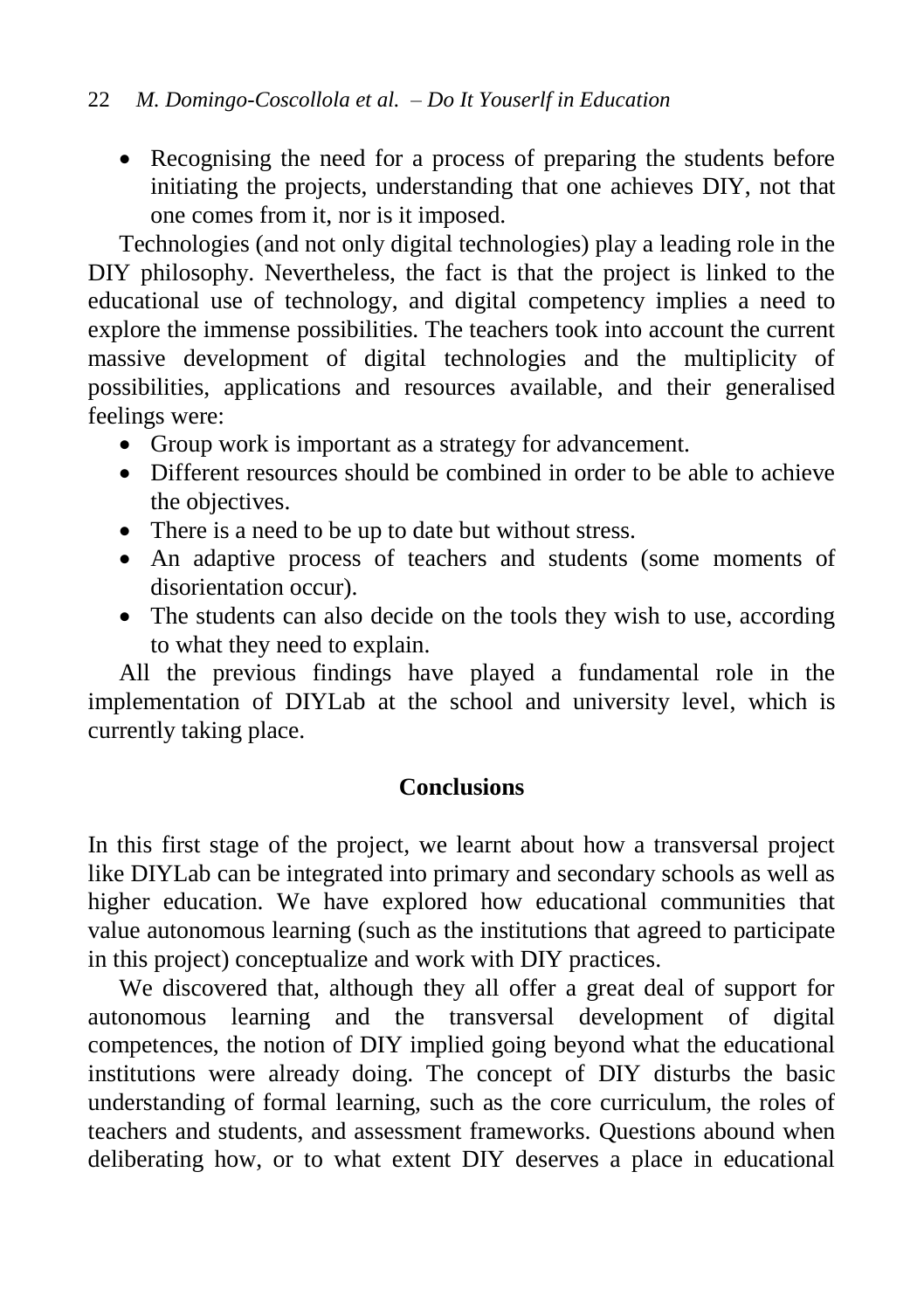systems. In addressing these questions, our project has provided opportunities for knowledge sharing, creation and analysis.

At this point, the biggest challenge we faced was the task of imagining real, new scenarios, of trying to develop a model that responded to the needs of each context and that also managed to provide a comprehensive and innovative structure for learning institutions. Currently, implementing the DIYLab project requires deconstructing and reconstructing the knowledge of students and teachers, so that we can convert schools and universities into actual learning institutions. More than a decade ago, Senge (2000, p. 276) already noted that "colleges and universities have become the preeminent knowing institutions in a world that increasingly favours learning institutions".

In this context, as evidenced in our project, some practices must be followed for carrying educational practices across physical and virtual borders in a sustainable way, and which also transform teaching and learning practice from leadership into learning. They are:

- Fostering meaningful learning, curiosity, agency, creativity, learning for understanding, collaboration, self-regulation, digital competence, capacity to explain and autonomy. Also, providing students with purposeful learning experiences to foster lifelong, life-deep and lifewide learning skills.
- Considering students as able to direct their own learning process, able to think critically, take responsibility for their own positions, take into account other points of view, as producers of content who can create and disseminate digital media. Giving educators and students the opportunity to create, share and learn in collaboration (active roles on their part).
- Basing activities on the following approach to learning: Learning as a process. Learners as creators of knowledge that is subjective and provisional. We learn best when actively doing and managing our own learning.
- Producing open-source learning materials that are developed by students and teachers in the participating institutions. All learning materials will be placed in the DIYLabHub as an open educational resource to the world.

This project was well received by the participating institutions, which instilled the consortium with the sense that it responded to what the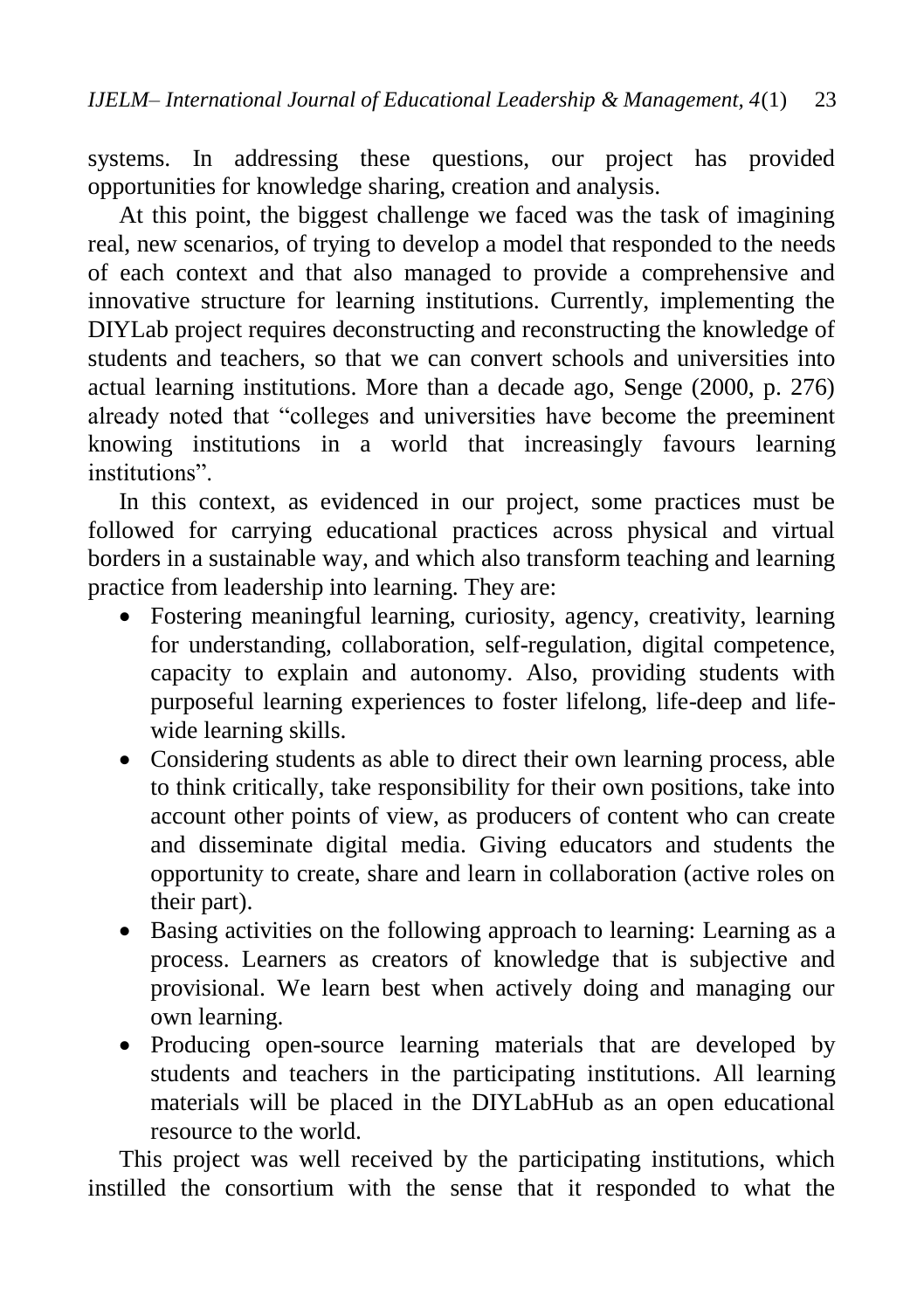educational institutions wanted or sensed they needed. This seems to be the greatest strength of the project. By working with schools that had close ties to research universities and/or a desire to innovate and develop innovative learning practices, a strong foundation was provided for the project. All the members involved agreed with the idea that the "lack of ideal conditions does not serve as an excuse for inaction and conditions do not have to be perfect for change to occur" [\(Collinson & Cook, 2013, p. 89\).](#page-22-12)

Atkinson [\(2011\)](#page-21-5) highlights how implementing the DIY philosophy in the educational institutions serves as a trigger to help find spaces, advance the ideas we already have, and even reach and do things that we did not know or expect. We challenged ourselves and all project participants by:

- Developing a professional atmosphere of learning and cooperation that assist the development of proposals that integrate the three principles of the DIY philosophy: Creating, sharing and learning collaboration.
- Integrating DIY within formal learning contexts, taking into account that this is a type of learning generated in collaborative, informal settings.

Our idea is to make sure that teachers in the educational institutions that participated in the DIYLab project act as educational leaders and that, subsequently, these institutions can become leaders of other organizations at the same time. The DIYLab approach and its educational practice will allow advancement in leadership for learning across physical and virtual borders [\(Jiménez et al., 2010\).](#page-23-3) Our challenge is to improve learning in educational institutions [\(Mulford, 2008\)](#page-24-7) as well as to improve leadership for learning [\(Pont et al., 2008;](#page-24-8) [Robertson, 2005\)](#page-24-6) and learning from leadership [\(Louis et](#page-23-4)  [al., 2010\).](#page-23-4)

## **Funding**

This project was partially funded by the European Commission; the Lifelong Learning Programme; and the Education, Audiovisual and Culture Executive Agency. 543177-LLP-1-2013-1-ES-KA3MP. [Disclaimer: This paper reflects the views only of the authors, and the Commission cannot be held responsible for any use which may be made of the information contained therein].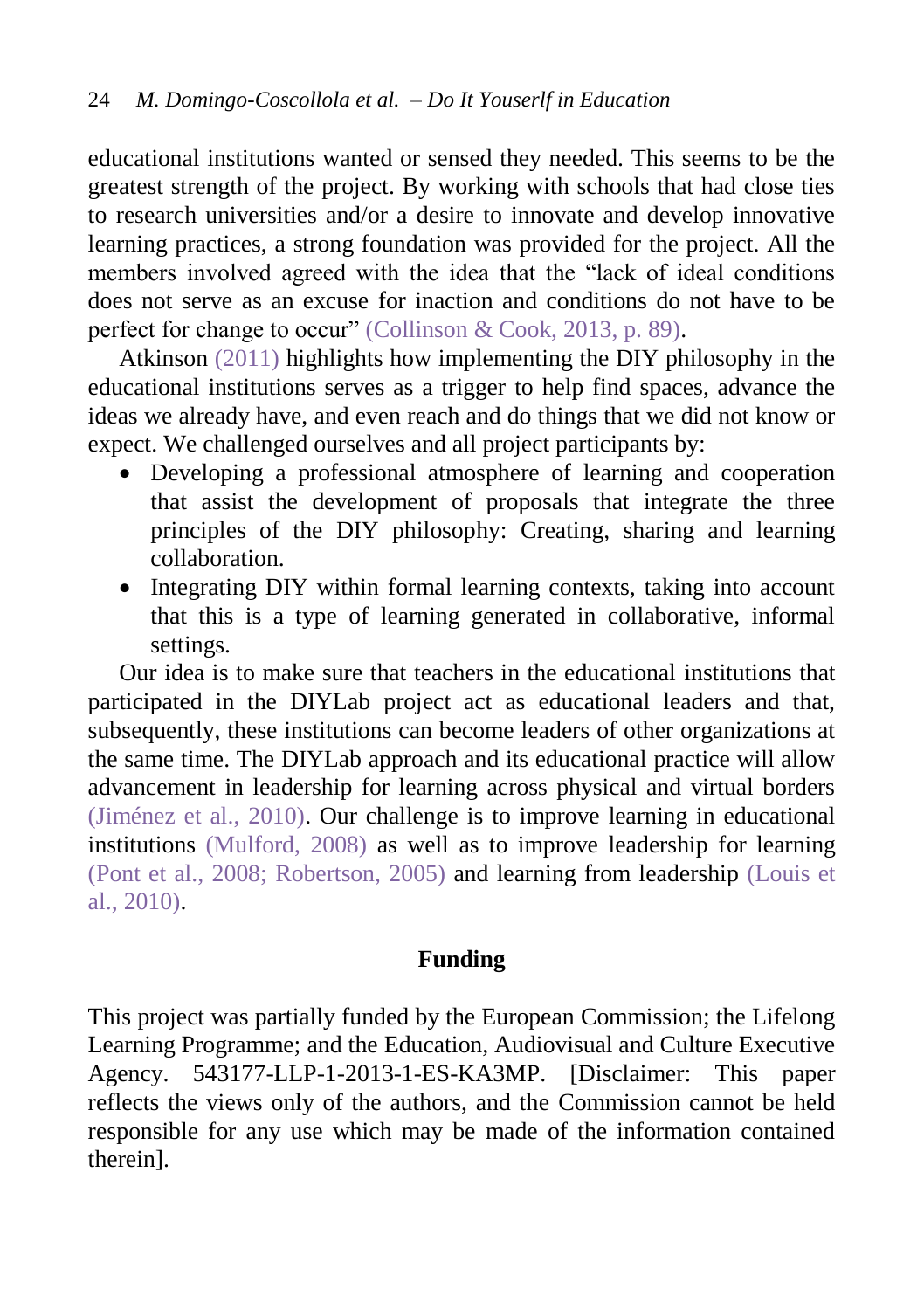ESBRINA - Contemporary Subjectivities, Visualities and Educational Environments (2014SGR 0632) [http://esbrina.eu](http://esbrina.eu/)

REUNI+D -University Network for Educational Research and Innovation (EDU2010-12194-E): [http://reunid.eu](http://reunid.eu/)

INDAGA-T – Innovative Teaching Group to Foster Inquiry-based Learning. University of Barcelona (GIDCUB-13/087):<http://www.ub.edu/indagat>

#### **Notes**

<sup>1</sup> DIYLab – Do It Yourself in Education: Expanding Digital Competence to Foster Student Agency and Collaborative Learning.

This project has been funded with support from the European Comission. Lifelong Learning Programme. Education, Audiovisual and Culture Executive Agency. 543177-LLP-1-2013-1- ES-KA3MP.

Disclaimer: This document reflects the view only of the authors, and the European Commission cannot be held responsible for any use which may be made of the information contained therein.

### **References**

- <span id="page-21-1"></span>Adell, J., & Castañeda, L. (2012). Tecnologías emergentes ¿pedagogías emergentes? In J. Hernández, M. Penessi, D. Sobrino & A. Vázquez (Coords.), *Tendencias emergentes en educación con TIC* (pp. 13-32). Barcelona: Espiral.
- <span id="page-21-2"></span>Aguaded, I., & Cabero, J. (2014). Avances y retos en la promoción de la innovación didáctica con las tecnologías emergentes e interactivas. *Educar*, *30*, 67-83. doi: [10.5565/rev/educar.691](http://dx.doi.org/10.5565/rev/educar.691)
- <span id="page-21-3"></span>Area, M., & Pessoa, T. (2012). From solid to liquid: New literacies to the cultural changes of web 2.0. *Comunicar, 38*, 13-20. doi: [10.3916/C38-](http://dx.doi.org/10.3916/C38-2012-02-01) [2012-02-01](http://dx.doi.org/10.3916/C38-2012-02-01)
- <span id="page-21-5"></span>Atkinson, D. (2011). *Art, Equity and Learning. Pedagogies against the State*. Rotterdam: Sense Publishers. doi: [10.1007/978-94-6091-454-6](http://dx.doi.org/10.1007/978-94-6091-454-6)
- <span id="page-21-4"></span>Barbour, R., & Kitzinger, J. (Eds.). (1999). *Developing Focus Group Research: Politics, Theory and Practice*. London: Sage Publications Ltd.
- <span id="page-21-0"></span>Bower, J. L., & Christensen, C. M. (1995). Disruptive technologies: Catching the wave. *Harvard Business Review, 73*(1), 43. doi: [10.1016/0024-](http://dx.doi.org/10.1016/0024-6301(95)91075-1) [6301\(95\)91075-1](http://dx.doi.org/10.1016/0024-6301(95)91075-1)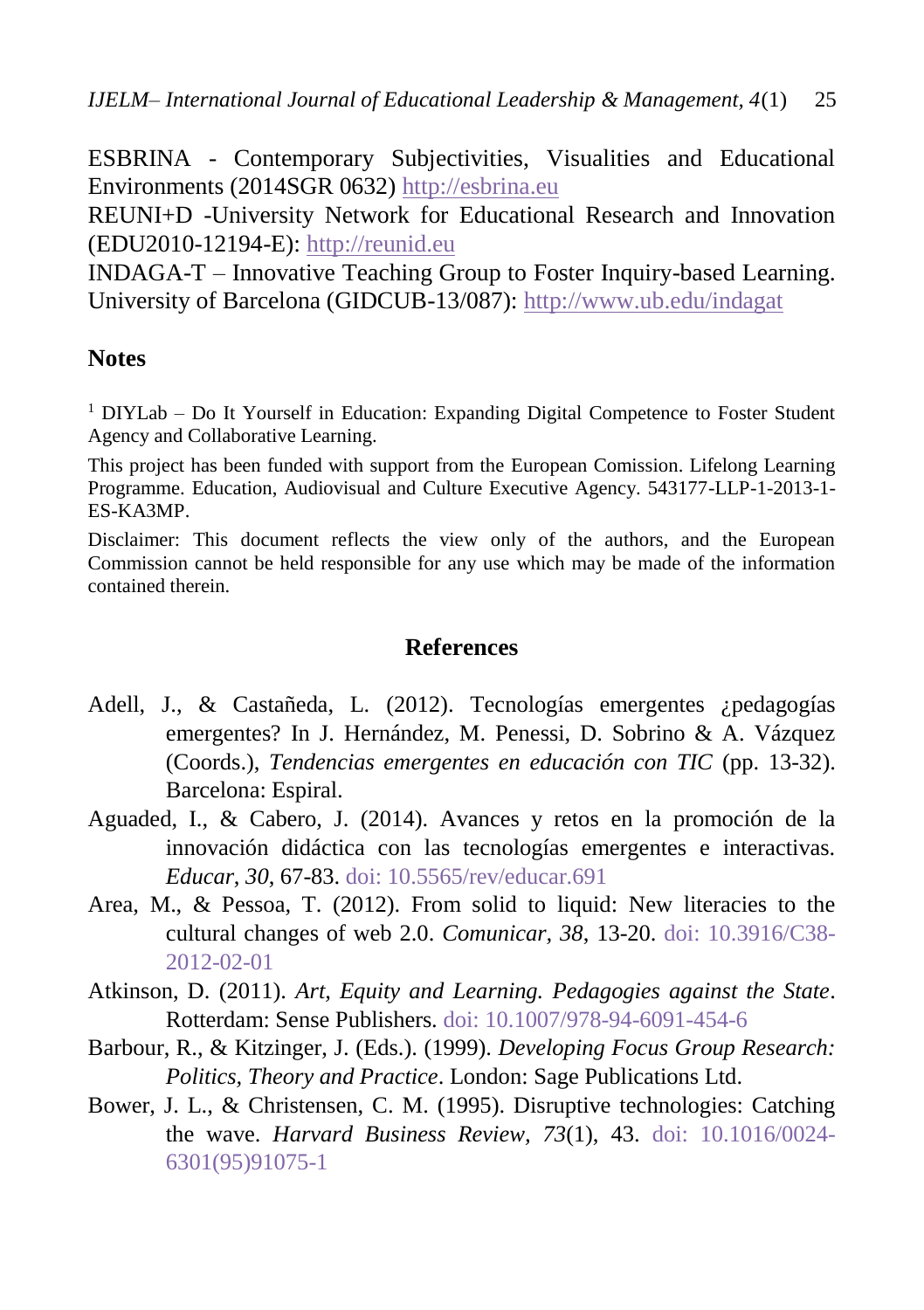- <span id="page-22-11"></span>Buckingham, D. (2007). *Beyond Technology: Children's Learning in the Age of Digital Culture*. Cambridge (UK): Polity Press.
- <span id="page-22-5"></span>Christensen, C. M. (2012). Disruptive innovation. In A M. Soegaard & R. F. Dam (Eds.), Encyclopedia of human-computer interaction. Aarhus (Denmark): The Interaction-Dessign.org Foundation. Retrieved from: https://www.interaction-

design.org/encyclopedia/disruptive\_innovation.html

- <span id="page-22-6"></span>Christensen, C. M., Horn, M. B., & Johnson, C. W. (2010). *Disrupting class: How disruptive innovation will change the way the world learns*. New York: Mc-Graw Hill Professional.
- <span id="page-22-12"></span>Collinson, V., & Cook, T. (2013). Organizational Learning: Leading Innovations. *International Journal of Educational Leadership and Management*, *1*(1), 69-98. doi:10.447/ijelm.2013.03
- <span id="page-22-0"></span>Debray, R. (2001). *Introducción a la mediología*. Barcelona: Paidós.
- <span id="page-22-9"></span>Domingo-Coscollola, M., Sánchez-Valero, J. A., & Sancho-Gil, J. M. (2014). Researching with Young People: Collaborating and Educating. *Comunicar, 42*, 157-164. doi: [10.3916/C42-2014-15](http://dx.doi.org/10.3916/C42-2014-15)
- <span id="page-22-7"></span>Eisenberg, M., & Buechley, L. (2008). Pervasive Fabrication: Making Construction Ubiquitous in Education*. Journal of Software, 3*(4), 62– 68. doi: [10.4304/jsw.3.4.62-68](http://dx.doi.org/10.4304/jsw.3.4.62-68)
- <span id="page-22-2"></span>Gronn, P. (2000). Distributed Properties: A New architecture for leadership. *Educational Management Administration & Leadership, 28*(3), 317- 338. doi: [10.1177/0263211X000283006](http://dx.doi.org/10.1177/0263211X000283006)
- <span id="page-22-8"></span>Guzzetti, B., Elliott, K., & Welsch, D. (2010). *DIY Media in the Classroom: New literacies across content areas*. New York: Teachers College Press.
- <span id="page-22-3"></span>Hallinger, P. (2009). *Leadership for 21st century schools: From instructional leadership to leadership for learning.* Hong Kong: Hong Kong Institute of Education.
- <span id="page-22-1"></span>Hargreaves, A., & Shirley, D. (2009). *The fourth way*. London: Corwin.
- <span id="page-22-10"></span>Hemphill, D., & Leskowitz, S. (2012). DIY activists: Communities of practice, cultural dialogism, and radical knowledge sharing. *Adult Education Quarterly XX*(X), 1-21 doi: [10.1177/0741713612442803](http://dx.doi.org/10.1177/0741713612442803)
- <span id="page-22-4"></span>Ito, M., Baumer, S., Bittanti, M., Boyd, D., Cody, R., Herr-Stephenson, B., …Tripp, L. (2010). *Hanging Out, Messing Around, and Geeking Out: Kids Living and Learning with New Media*. Cambridge, MA: MIT Press.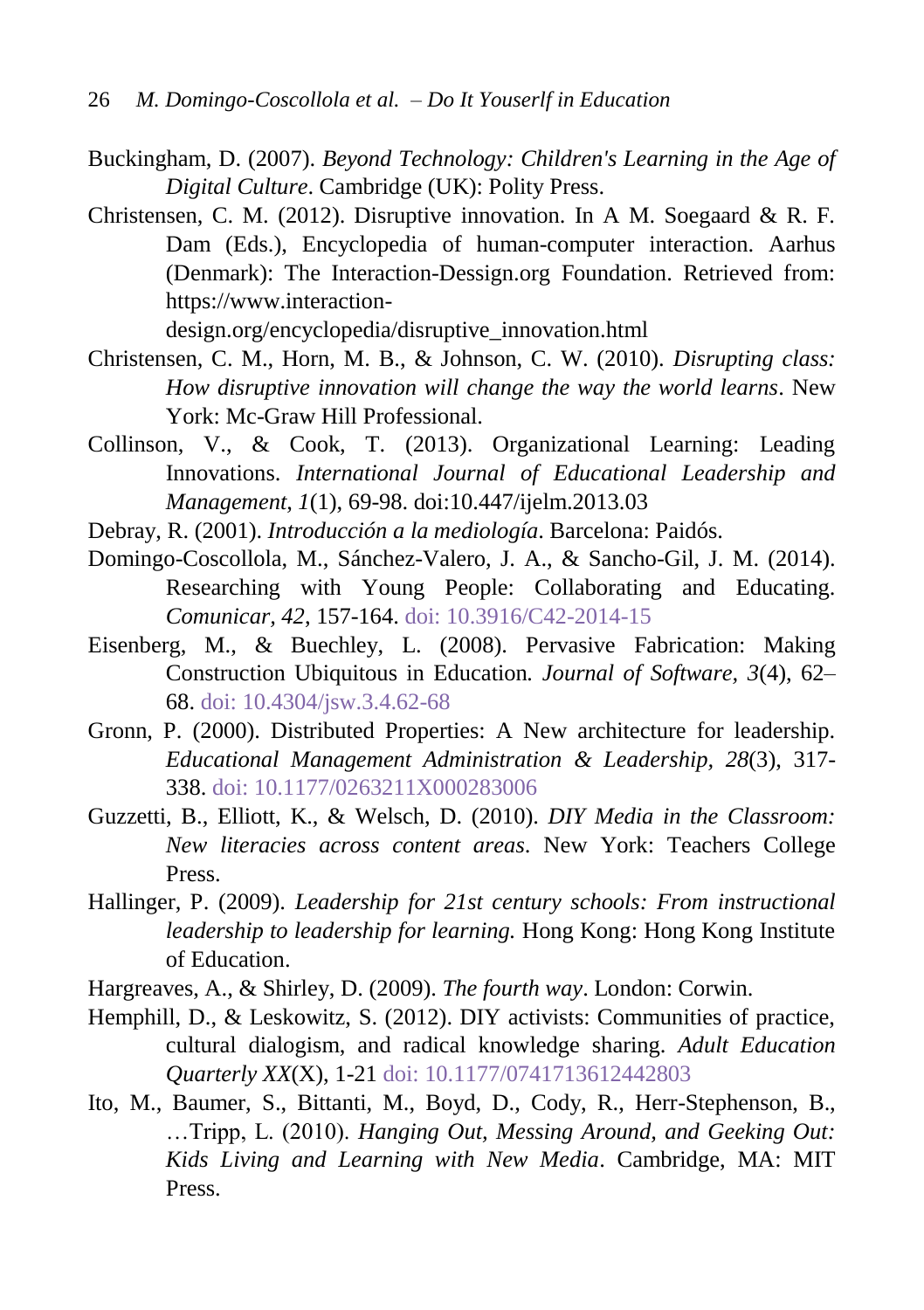- <span id="page-23-2"></span>Jenkins, H., Purushotma, R., Weigel, M., Clinton, K., & Robison, A. J. (2009). *Confronting the Challenges of Participatory Culture. Media Education for the 21st Century.* Cambridge, MA: MIT Press.
- <span id="page-23-3"></span>Jiménez, A. G., Orenes, P. B., & Puente, S. N. (2010). An Approach to the Concept of a Virtual Border: Identities and Communication Spaces. *Revista Latina de Comunicación Social*, *13*(65), 214-221. doi: [10.4185/RLCS-65-2010-894-214-221](http://dx.doi.org/10.4185/RLCS-65-2010-894-214-221)
- <span id="page-23-0"></span>Johansen, B. (2007). *Get There Early: Sensing the Future to Compete in the Present*. San Francisco, CA: Berrett-Koehler Publishers, Inc.
- <span id="page-23-5"></span>Kafai, Y. B., & Peppler, K. A. (2011). Developing Participatory Competencies in Creative Media Production. *Review of Research in Education*, *35*(1), 89-119. doi: 10.3102/0091732x10383211
- <span id="page-23-8"></span>Kamenetz, A. (2010). *DIY U: Edupunks, edupreneurs, and the coming transformation of higher education*. White River Junction, VT: Chelsea Green Pub.
- <span id="page-23-10"></span>Kitzinger J. (1995). Qualitative Research: Introducing focus groups. *British Medical Journal, 311*, 299-302. doi[: 10.1136/bmj.311.7000.299](http://dx.doi.org/10.1136/bmj.311.7000.299)
- <span id="page-23-9"></span>Kop, R., & Hill. A. (2008). Connectivism: Learning theory of the future or vestige of the past? *The international Review of Research in Open and Distributed Learning*, *9*(3). Retrieved from http://www.irrodl.org/index.php/irrodl/article/viewArticle/523/1103%2 522
- <span id="page-23-1"></span>Krichesky, G. J., & Murillo, F. J. (2011). Las Comunidades Profesionales de Aprendizaje. Una estrategia de mejora para una nueva concepción de escuela. *REICE. Revista Iberoamericana sobre Calidad, Eficacia y Cambio en Educación, 9*(1), 65-83.
- <span id="page-23-7"></span>Lankshear, C., & Knobel, M. (2010). DIY Media: A contextual background and some contemporary themes. In C. Knobel & M. Lankshear, M. (Eds.), *DIY media: Creating, sharing and learning with new technologies* (pp. 1-21). New York: Peter Lang.
- <span id="page-23-4"></span>Louis, K. S., Leithwood, K., Wahlstrom, K. L., & Anderson, S. E. (2010). *Learning from leadership: Investigating the links to improved student learning*. Minneapolis: University of Minnesota.
- <span id="page-23-6"></span>McKay, G. (1998). DIY culture: Notes towards an intro. In G. McKay (Ed.), *DIY Culture: Party and Protest in Nineties Britain* (pp. 1-53). London: Verso.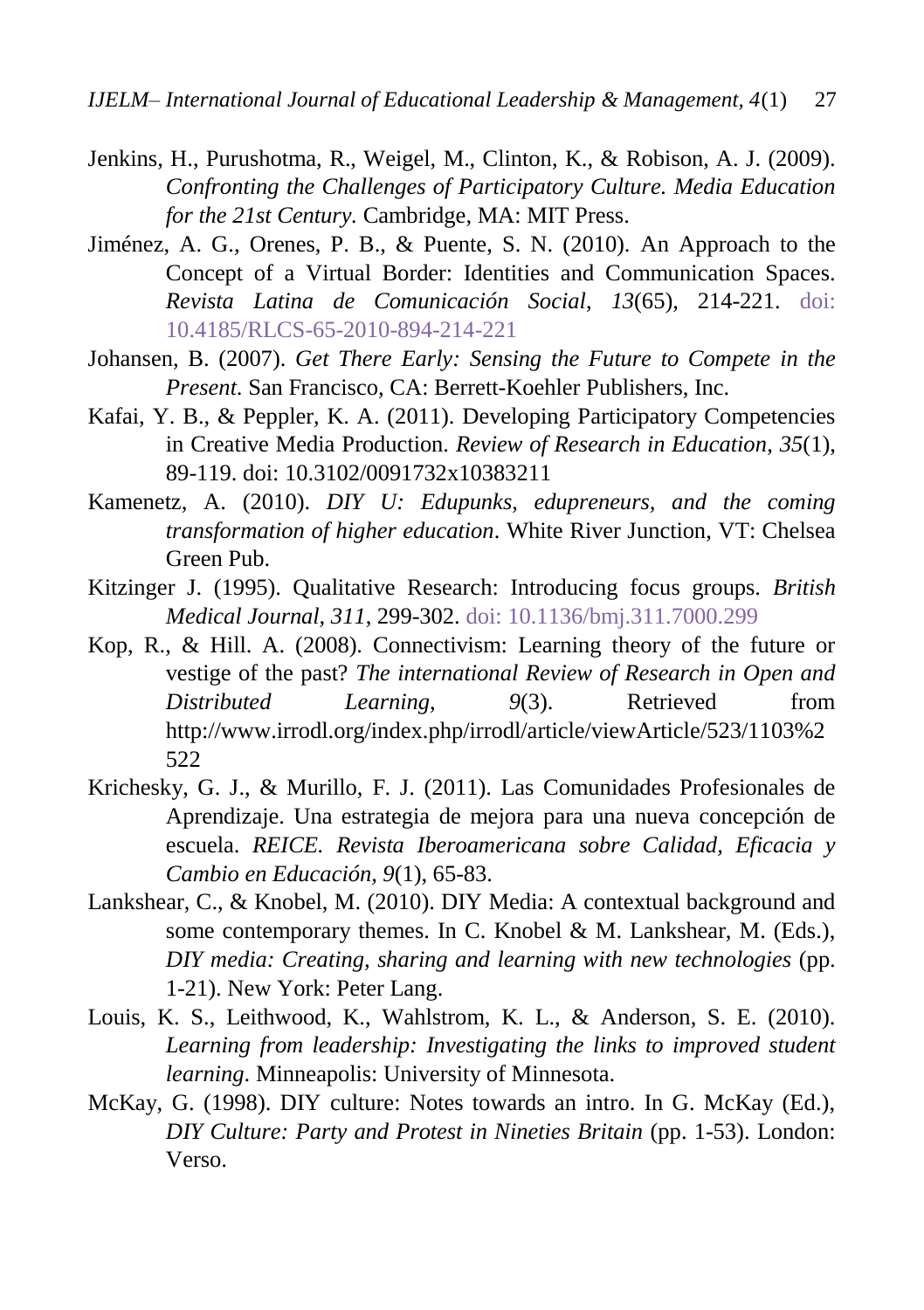- <span id="page-24-7"></span>Mulford, B. (2008). *The leadership challenge: Improving learning in schools*. Camberwell (Australia): Australian Council for Educational Research. Retrieved from the set of the set of the set of the set of the set of the set of the set of the set of the set of the set of the set of the set of the set of the set of the set of the set of the set of the set of the set o http://research.acer.edu.au/cgi/viewcontent.cgi?article=1000&context=a er
- <span id="page-24-4"></span>Ogawa, R., & Bossert, S. (1995). Leadership as an organizational quality. *Educational Administration Quarterly, 31*(2), 224-243. doi: [10.1177/0013161X95031002004](http://dx.doi.org/10.1177/0013161X95031002004)
- <span id="page-24-8"></span>Pont, B., Nusche, D., & Moorman, H. (2008). *Improving school leadership* (Vols. 1 & 2). Brussels: Organisation for Economic Co-operation and Development.
- <span id="page-24-9"></span>Reason, P., & Bradbury, H. (Eds.). (2001). *Handbook of action research. Participative inquiry and practice*. London: Sage.
- <span id="page-24-6"></span>Robertson, J. (2005). *Coaching Leadership*. Wellington, NZ: NZCER Press.
- <span id="page-24-2"></span>Rué, J. (2014). El abandono universitario: Variables, marcos de referencia y políticas de calidad. *REDU*. *Revista de Docencia Universitaria, 12*(2), 281-306.
- <span id="page-24-1"></span>Sancho, J. M. (2010). Digital Technologies and Educational Change. In A. Hargreaves, A. Lieberman, M. Fullan & D. Hopkins (Eds.), *Second International Handbook of Educational Change* (pp. 433-444). Springer International Handbooks of Education. doi: [10.1007/978-90-481-2660-](http://dx.doi.org/10.1007/978-90-481-2660-6_26) [6\\_26](http://dx.doi.org/10.1007/978-90-481-2660-6_26)
- <span id="page-24-3"></span>Sancho, J. M., & Alonso, C. (Coords.). (2012). *La fugacidad de las políticas, la inercia de las prácticas*. Barcelona: Octaedro.
- <span id="page-24-0"></span>Sancho, J. M., & Hernández, F. (2011). Educar en un mundo volátil, incierto, complejo y ambiguo. Entrevista a David Berliner. *Cuadernos de Pedagogía, 410*, 44–49.
- Senge, P. (2000). The Academy as Learning Community: Contradiction in Terms or Realizable Future? In A. F. Lucas and Associates (Eds.), *Leading Academic Change: Essential Roles for Department Chairs* (pp. 275-300). San Francisco, CA: Jossey-Bass.
- <span id="page-24-11"></span>Siemens, G. (2008). Learning and knowing in networks: Changing roles for educators and designers*. University of Georgia ITFORUM for Discussion, Paper 105*, 1-26. Retrieved from <http://it.coe.uga.edu/itforum/Paper105/Siemens.pdf>

<span id="page-24-10"></span>Spencer, A. (2005). *DIY. The rise of lo-fi culture*. London: Marion Boyars.

<span id="page-24-5"></span>Spillane, J. P. (2006). *Distributed leadership.* San Francisco, CA: Jossey-Bass.